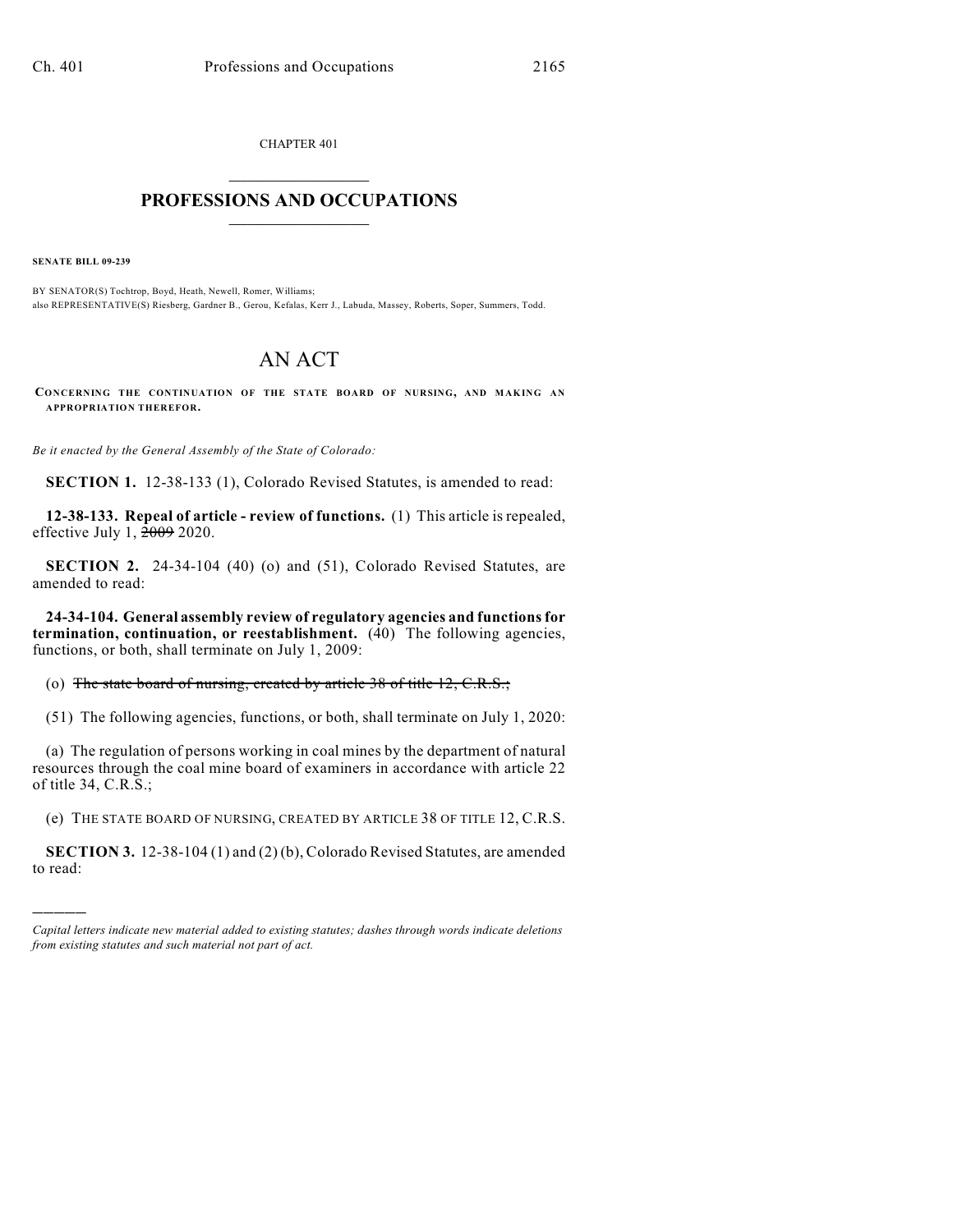**12-38-104. State board of nursing created.** (1) (a) There is hereby created the state board of nursing in the division of registrations in the department of regulatory agencies, which board shall consist of eleven members WHO ARE RESIDENTS OF THIS STATE, appointed by the governor with senate confirmation, as follows:

(I) Two members of the board shall be licensed practical nurses engaged in the practice of practical nursing one of whom shall be employed by a licensed hospital in a rural area AND LICENSED IN THIS STATE;

(II) Seven members of the board shall be licensed professional nurses WHO ARE ACTIVELY EMPLOYED IN THEIR RESPECTIVE NURSING PROFESSIONS AND LICENSED IN THIS STATE. THE PROFESSIONAL NURSE MEMBERS SHALL HAVE BEEN EMPLOYED FOR AT LEAST THREE YEARS IN THEIR RESPECTIVE CATEGORIES. MEMBERS SHALL BE as follows:

(A) One member shall be engaged in professional nursing education;

(B) One member shall be engaged in practical nursing education in a program that prepares an individual for licensure;

(C) One member shall be engaged in home health care;

(D) One member shall be registered as an advanced practice nurse pursuant to section 12-38-111.5;

(E) One member shall be engaged in nursing service administration; and

(F) Two members shall be engaged as staff nurses, including one staff nurse who is employed in a hospital and one employed in a nursing care facility;

(III) Two members of the board shall be persons who are not CURRENTLY LICENSED AND HAVE NOT BEEN PREVIOUSLY licensed AS HEALTH CARE PROVIDERS, AND WHO ARE NOT employed BY or in any way connected with, or with HAVE any financial interest in, any A health care facility, agency, or insurer.

(IV) Any statutory change in board composition shall be implemented when the terms of current members expire and no member shall be asked to resign before the end of a term due to such statutory changes.

(b) The nurse members of the board shall be actively employed in their respective nursing professions, and the professional nurse members shall have been employed for at least three years in their respective categories. All members shall be residents of this state and the nurse members shall be licensed in this state. ANY STATUTORY CHANGE IN BOARD COMPOSITION SHALL BE IMPLEMENTED WHEN THE TERMS OF CURRENT MEMBERS EXPIRE, AND NO MEMBER SHALL BE ASKED TO RESIGN BEFORE THE END OF A TERM DUE TO SUCH STATUTORY CHANGES.

(b.5) WHEN MAKING APPOINTMENTS TO THE BOARD, THE GOVERNOR SHALL STRIVE TO ACHIEVE GEOGRAPHICAL, POLITICAL, URBAN, AND RURAL BALANCE AMONG THE BOARD MEMBERSHIP.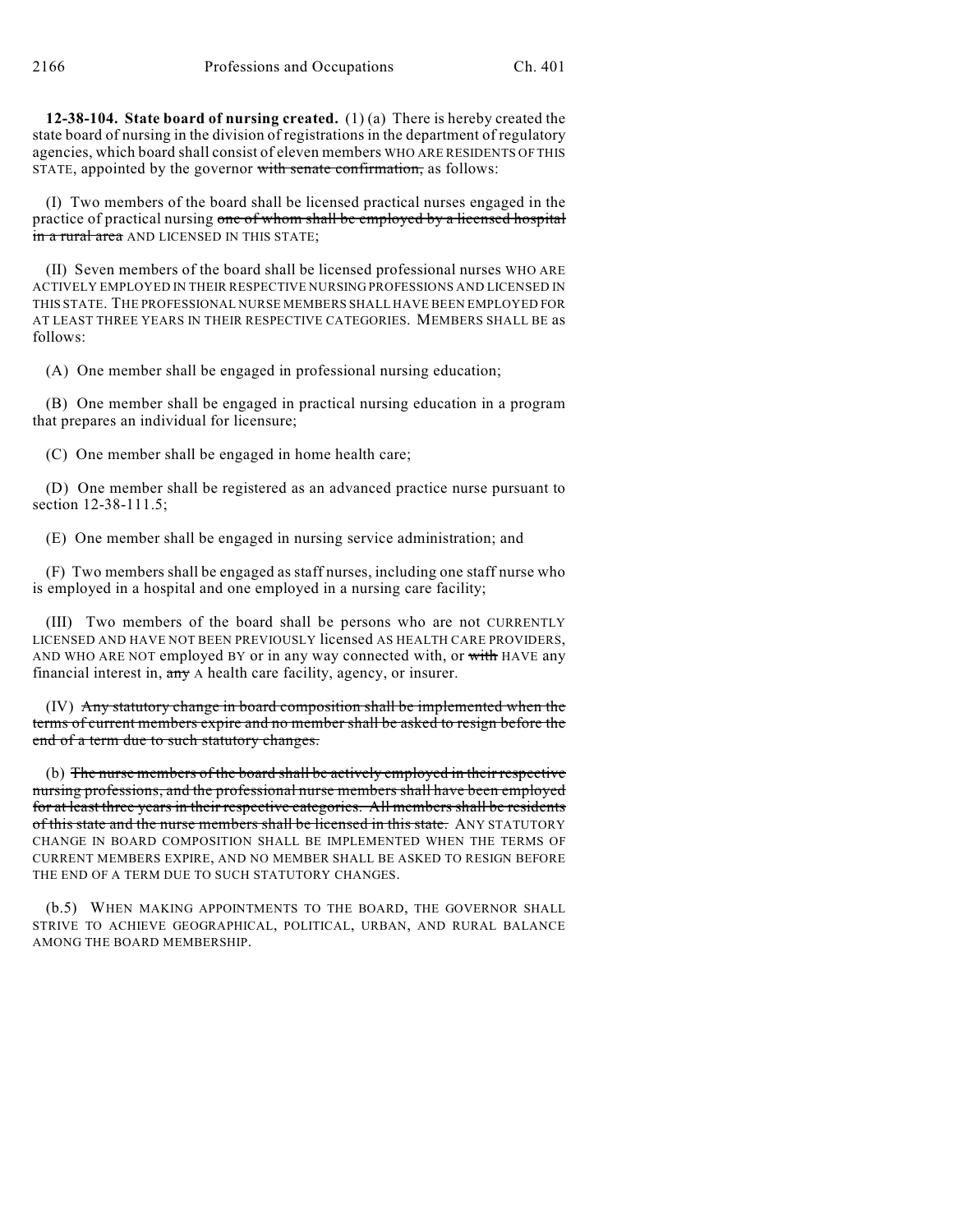## Ch. 401 Professions and Occupations 2167

(c) (I) Each member of the board shall be appointed for a term of three years; except as otherwise provided in subsection  $(2)$  of this section THAT MEMBERS APPOINTED TO THE BOARD FOR A FIRST OR SECOND TERM ON OR AFTER THE EFFECTIVE DATE OF THIS SECTION, AS AMENDED, SHALL BE APPOINTED FOR A TERM OF FOUR YEARS.

(II) Any interim appointment necessary to fill a vacancy which has occurred by any reason other than the expiration of a term shall be for the remainder of the term of the individual member whose office has become vacant.

(III) A member may be reappointed for a subsequent term at the pleasure of the governor, with the consent of the senate, but no member shall serve for more than two consecutive terms.

(d) Notwithstanding the provisions of this subsection (1) to the contrary, if, as determined by the governor, an appropriate applicant for membership on the board pursuant to paragraph (a) of this subsection  $(1)$  is not available to serve on the board for a particular term, the governor may appoint a nurse whose license is in good standing to fill the vacancy for the length of that term. At the end of such term, if the governor, after a good faith attempt, cannot find an appropriate applicant pursuant to paragraph (a) of this subsection (1), the governor may appoint a nurse whose license is in good standing to fill the vacancy for one term.

(2) (b) From the five board members whose terms are to expire on July 1, 1985, the governor shall select one member and extend that member's term to July 1, 1987. The terms of the four other members shall expire as scheduled on July 1, 1985. From the five board members whose terms are to expire on July 1, 1986, the governor shall select one member and extend that member's term to July 1, 1987. The terms of the four other members shall expire as scheduled on July 1, 1986. The term of the eleventh member shall expire on July 1, 1987, as scheduled.

**SECTION 4.** 12-38-108 (1) (b.5), Colorado Revised Statutes, is amended to read:

**12-38-108. Powers and duties of the board - rules.** (1) The board has the following powers and duties:

(b.5) To revoke, suspend, withhold, limit the scope of, or refuse to renew any license, to place on probation a licensee or temporary licensee ON PROBATION, TO IMPOSE AN ADMINISTRATIVE FINE ON A LICENSEE, or to issue a letter of admonition to a licensee in accordance with the procedures set forth in section 12-38-116.5 upon proof that such licensee has violated COMMITTED AN ACT THAT CONSTITUTES grounds for discipline in UNDER section 12-38-117 or 12-42-113;

**SECTION 5.** The introductory portion to 12-38-116.5 (4) (c) (III), Colorado Revised Statutes, is amended to read:

**12-38-116.5. Disciplinary procedures of the board - inquiry and hearings panels.** (4) (c) (III) If the hearings panel finds the charges proven and orders that discipline be imposed, it shall also determine the extent of such discipline, which may be in the form of a letter of admonition regarding a license or suspension for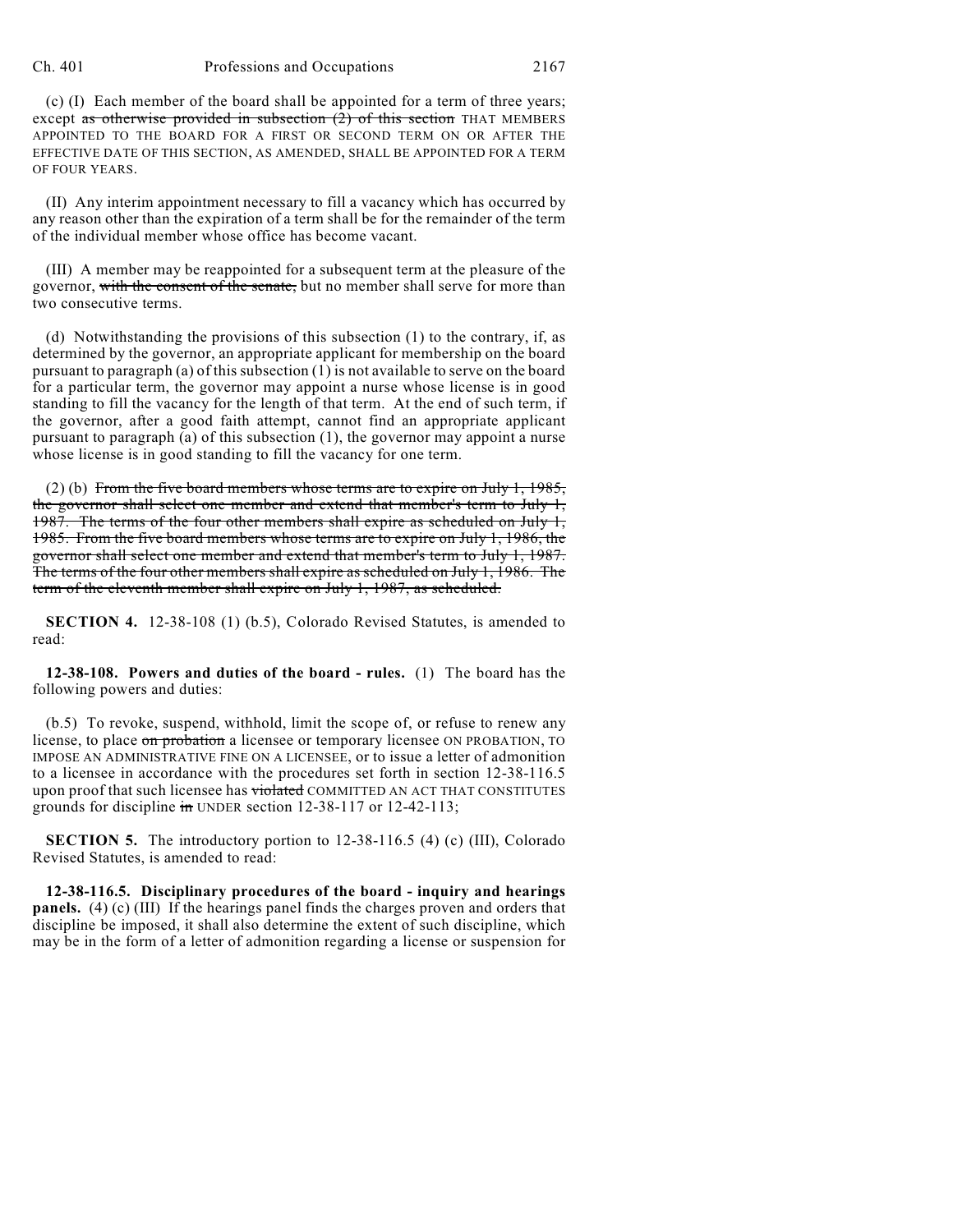a definite or indefinite period, revocation, or nonrenewal of a license to practice. IN ADDITION TO ANY OTHER DISCIPLINE THAT MAY BE IMPOSED PURSUANT TO THIS SECTION, THE HEARINGS PANEL MAY IMPOSE A FINE OF NO LESS THAN TWO HUNDRED FIFTY DOLLARS BUT NO MORE THAN ONE THOUSAND DOLLARS PER VIOLATION ON ANY NURSE WHO VIOLATES THIS ARTICLE OR ANY RULE ADOPTED PURSUANT TO THIS ARTICLE. THE BOARD SHALL ADOPT RULES ESTABLISHING A FINE STRUCTURE AND THE CIRCUMSTANCES UNDER WHICH FINES MAY BE IMPOSED. ALL FINES COLLECTED PURSUANT TO THIS SUBPARAGRAPH (III) SHALL BE TRANSMITTED TO THE STATE TREASURER WHO SHALL CREDIT THE SAME TO THE GENERAL FUND. In determining appropriate disciplinary action, the hearings panelshall first consider sanctions that are necessary to protect the public. Only after the panel has considered such sanctions shall it consider and order requirements designed to rehabilitate the nurse. If discipline other than revocation of a license to practice is imposed, the hearings panel may also order that the nurse be granted probation and allowed to continue to practice during the period of such probation. The hearings panel may also include in any disciplinary order that allows the nurse to continue to practice such conditions as the panel may deem appropriate to assure that the nurse is physically, mentally, and otherwise qualified to practice nursing in accordance with generally accepted standards of practice, including any of the following:

**SECTION 6. Repeal.** 12-38-111 (1) (c), Colorado Revised Statutes, is repealed as follows:

**12-38-111. Requirements for professional nurse licensure.** (1) The board shall issue a license to engage in the practice of professional nursing to any applicant who:

(c) Submits proof satisfactory to the board upon such forms as the board may require to show that the applicant presently is not and, for the twelve-month period immediately preceding the date of the application, was not addicted to any controlled substance, as defined in section 12-22-303 (7), or is not a regular user of the same without a prescription therefor and that the applicant is not habitually intemperate in the use of intoxicating liquor;

**SECTION 7. Repeal.** 12-38-112 (1) (c), Colorado Revised Statutes, is repealed as follows:

**12-38-112. Requirements for practical nurse licensure.** (1) The board shall issue a license to engage in the practice of practical nursing to any applicant who:

(c) Submits proof satisfactory to the board upon such forms as the board may require to show that the applicant presently is not and, for the twelve-month period immediately preceding the date of the application, was not addicted to any controlled substance, as defined in section 12-22-303 (7), or is not a regular user of the same without a prescription therefor and that the applicant is not habitually intemperate in the use of intoxicating liquor;

**SECTION 8.** 12-38-117 (1) (i) and (1) (v), Colorado Revised Statutes, are amended, and the said 12-38-117 (1) is further amended BY THE ADDITION OF A NEW PARAGRAPH, to read: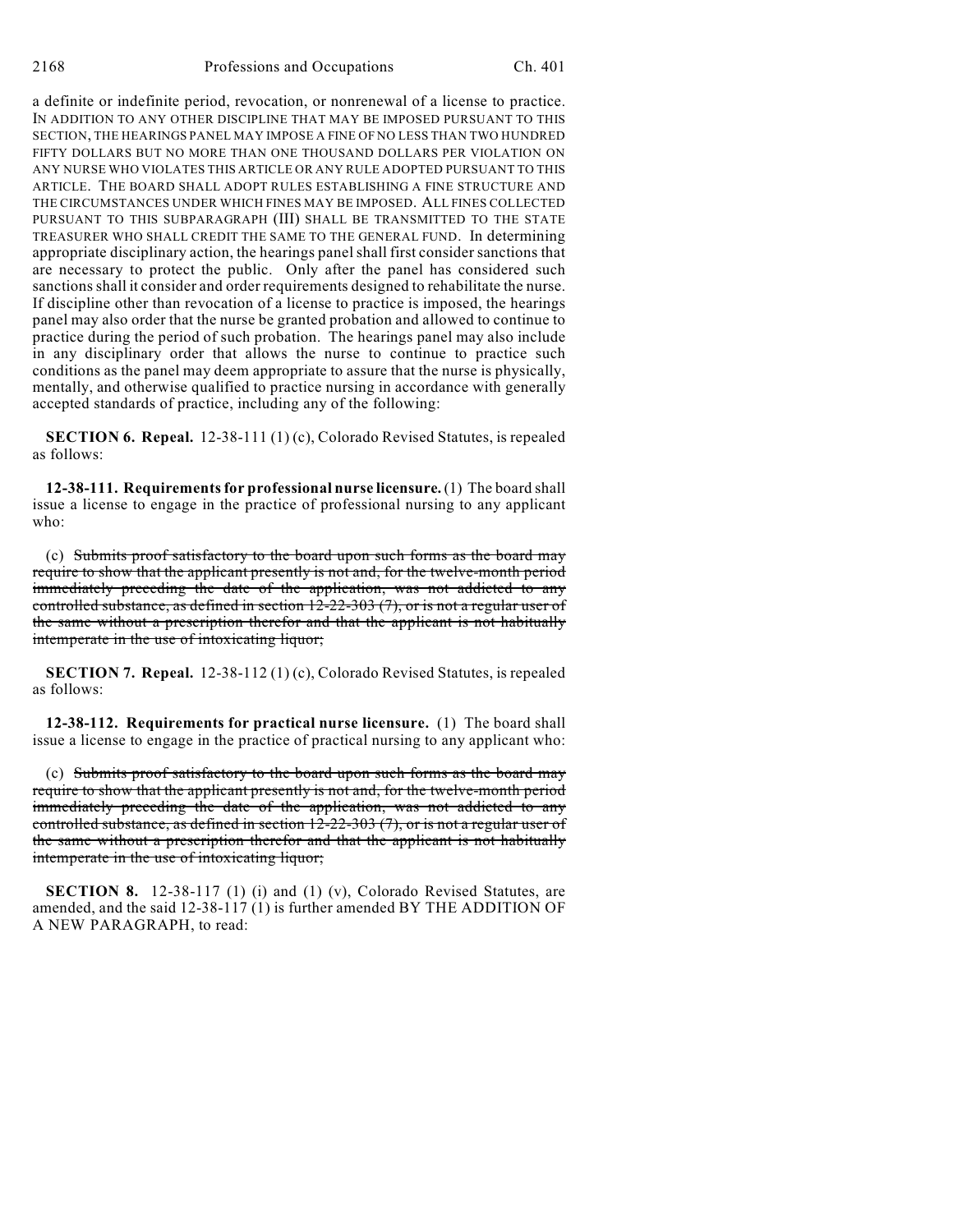**12-38-117. Grounds for discipline.** (1) "Grounds for discipline", as used in this article, means any action by any person who:

(i) Is addicted to or dependent on alcohol or EXCESSIVELY USES OR ABUSES ALCOHOL, habit-forming drugs, is a habitual user of controlled substances, as defined in section 12-22-303,  $(7)$ , or other drugs having similar effects, or is diverting controlled substances, as defined in section 12-22-303,  $(7)$ , or other drugs having similar effects from the licensee's place of employment; except that the board has the discretion not to discipline the licensee if such licensee is participating in good faith in a program approved by the board designed to end such addiction or dependency EXCESSIVE USE OR ABUSE;

(v) Has negligently or willfully failed to accurately complete and submit to the board the designated questionnaire upon renewal of a license pursuant to section 12-38-111 (3), 12-38-112 (3), or 12-38-112.5 (8);

(z) HAS FAILED TO REPORT TO THE BOARD, WITHIN FORTY-FIVE DAYS AFTER A FINAL CONVICTION, THAT THE PERSON HAS BEEN CONVICTED OF A CRIME, AS DEFINED IN TITLE 18, C.R.S.

**SECTION 9. Repeal.** 12-38-113, Colorado Revised Statutes, is repealed as follows:

**12-38-113. Denial of license.** (1) The board may refuse to issue a license or temporary license to practice as a nurse to any applicant who has had a license to engage in the practice of nursing or any health care occupation revoked by any legally authorized board. The board may require any such applicant to pass a written examination as provided in section 12-38-110 subsequent to a one-year waiting period after such revocation as a prerequisite to licensure. This subsection (1) in no way interferes with the authority of the board to revoke a license.

(2) The board may refuse to issue a license or temporary license to practice as a nurse to any applicant during the time the applicant's license is under suspension in another state.

**SECTION 10.** 12-38-118 (1), (2), and (6), Colorado Revised Statutes, are amended to read:

**12-38-118. Withholding or denial of license - hearing.** (1) (a) The board is empowered to determine summarily whether an applicant for a license or a temporary license to practice as a nurse possesses the qualifications required by this article, or whether there is probable cause to believe that an applicant has done any of the acts set forth in section 12-38-117 as grounds for discipline, OR WHETHER THE APPLICANT HAS HAD A LICENSE TO PRACTICE NURSING OR ANY OTHER HEALTH CARE OCCUPATION REVOKED BY ANY LEGALLY AUTHORIZED BOARD.

(b) As used in this section:

(I) "Applicant" includes a nurse seeking reinstatement or reactivation of a license pursuant to section 12-38-118.5, but does not include a renewal applicant.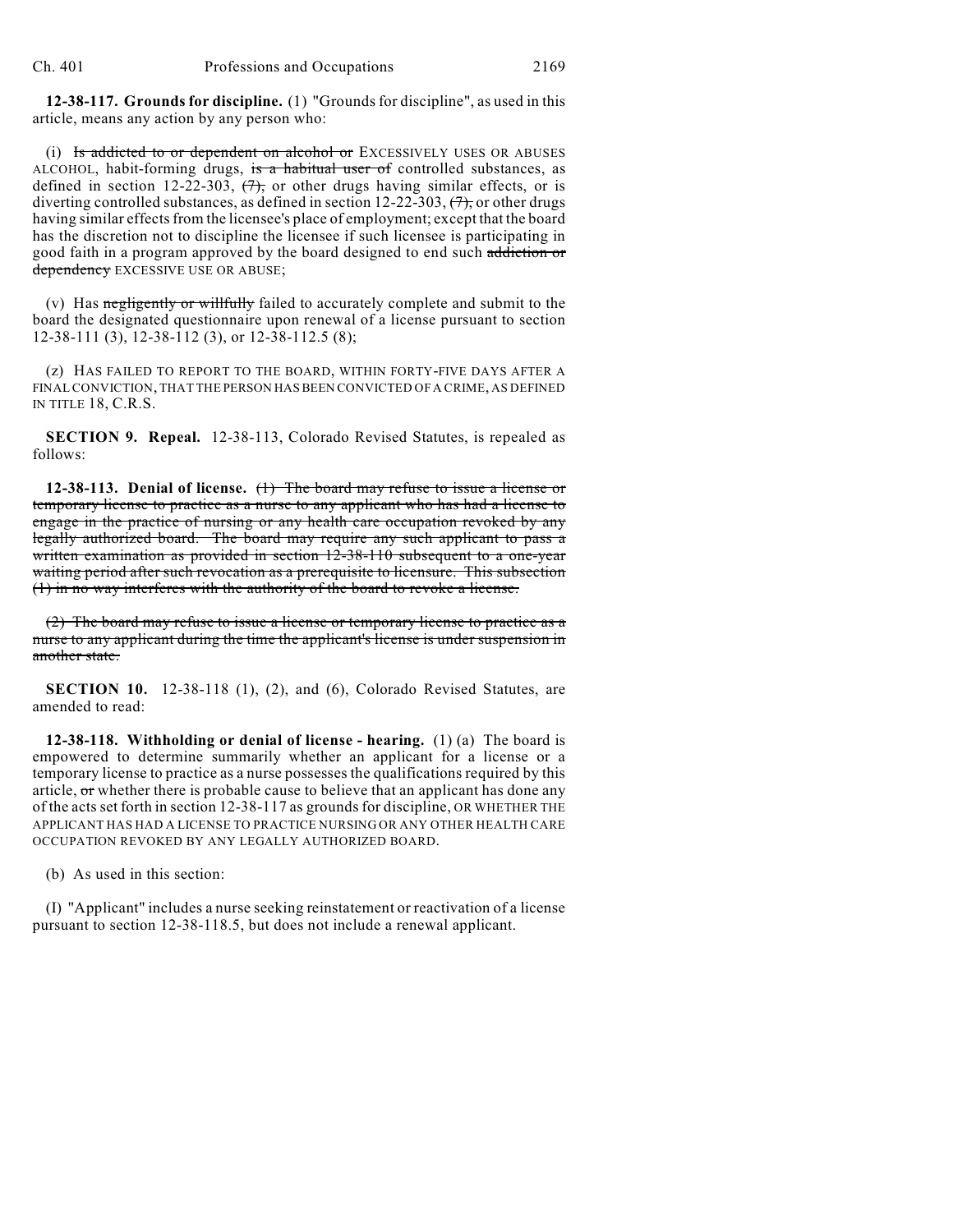(II) "LEGALLY AUTHORIZED BOARD" MEANS A BOARD CREATED PURSUANT TO THE LAWS OF THIS STATE OR OF ANOTHER STATE FOR THE PURPOSE OF LICENSING OR OTHERWISE AUTHORIZING A PERSON TO ENGAGE IN A HEALTH CARE OCCUPATION. THE TERM INCLUDES ANY GOVERNMENTAL ENTITY CHARGED WITH LICENSING OR OTHER OVERSIGHT OF PERSONS ENGAGED IN A HEALTH CARE OCCUPATION.

(2) (a) (I) If the board determines that an applicant does not possess the qualifications required by this article, or that probable cause exists to believe that an applicant has done any of the acts set forth in section 12-38-117, OR THAT THE APPLICANT HAS HAD A NURSING OR OTHER HEALTH CARE OCCUPATION LICENSE REVOKED BY ANOTHER LEGALLY AUTHORIZED BOARD, the board may withhold or deny the applicant a license. In such instance,

(II) THE BOARD MAY REFUSE TO ISSUE A LICENSE OR TEMPORARY LICENSE TO PRACTICE AS A NURSE TO ANY APPLICANT DURING THE TIME THE APPLICANT'S LICENSE IS UNDER SUSPENSION IN ANOTHER STATE.

(III) THE BOARD MAY REFUSE TO ISSUE A LICENSE OR MAY GRANT A LICENSE SUBJECT TO TERMS OF PROBATION IF THE BOARD DETERMINES THAT AN APPLICANT FOR A LICENSE HAS NOT ACTIVELY PRACTICED PRACTICAL OR PROFESSIONAL NURSING, OR HAS NOT OTHERWISE MAINTAINED CONTINUED COMPETENCY, AS DETERMINED BY THE BOARD, DURING THE TWO YEARS IMMEDIATELY PRECEDING THE APPLICATION FOR LICENSURE UNDER THIS ARTICLE.

(b) IF THE BOARD REFUSES TO ISSUE A LICENSE TO AN APPLICANT PURSUANT TO PARAGRAPH (a) OF THIS SUBSECTION (2), the provisions of section 24-4-104 (9), C.R.S., shall apply. and UPON SUCH REFUSAL, the board shall provide such THE applicant with a statement in writing setting forth THE FOLLOWING:

(I) The basis of the board's determination that the applicant:

(A) Does not possess the qualifications required by this article;

(B) HAS HAD A NURSING OR OTHER HEALTH CARE OCCUPATION LICENSE REVOKED OR SUSPENDED BY ANOTHER LEGALLY AUTHORIZED BOARD; or

(C) HAS NOT ACTIVELY PRACTICED PRACTICAL OR PROFESSIONAL NURSING, OR HAS NOT MAINTAINED CONTINUED COMPETENCY, DURING THE PREVIOUS TWO YEARS; OR

(II) The factual basis for probable cause that the applicant has done any of the acts set forth in section 12-38-117.

(c) IF THE BOARD REFUSES TO ISSUE A LICENSE TO AN APPLICANT ON THE GROUNDS THAT THE APPLICANT'S NURSING OR OTHER HEALTH CARE OCCUPATION LICENSE WAS REVOKED BY ANOTHER LEGALLY AUTHORIZED BOARD, THE BOARD MAY REQUIRE THE APPLICANT TO PASS A WRITTEN EXAMINATION AS PROVIDED IN SECTION 12-38-110, AS A PREREQUISITE TO LICENSURE. THE APPLICANT SHALL NOT BE ALLOWED TO TAKE THE WRITTEN EXAMINATION UNTIL AT LEAST TWO YEARS AFTER THE REVOCATION OF THE NURSING OR OTHER HEALTH CARE OCCUPATION LICENSE.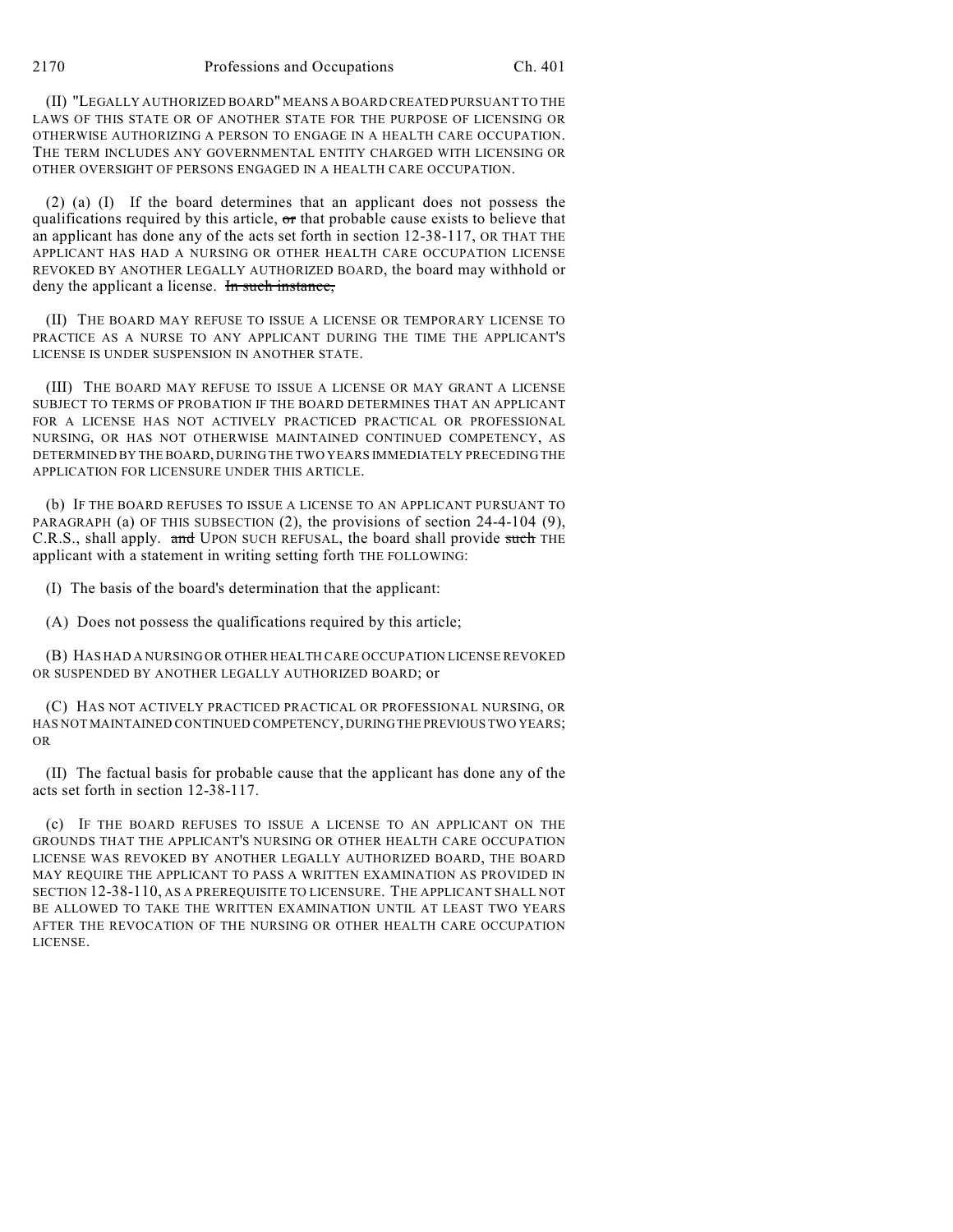$(6)$  (a) At such THE hearing, the applicant shall have the burden of proof to show that: he

(I) THE APPLICANT possesses the qualifications required for licensure under this article;

(II) THE APPLICANT'S NURSING OR OTHER HEALTH CARE OCCUPATION LICENSE WAS NOT REVOKED BY ANOTHER LEGALLY AUTHORIZED BOARD; OR

(III) THE APPLICANT HAS ACTIVELY PRACTICED PRACTICAL OR PROFESSIONAL NURSING, OR HAS MAINTAINED CONTINUED COMPETENCY, DURING THE TWO YEARS PRIOR TO APPLICATION FOR A LICENSE UNDER THIS ARTICLE.

(b) The board shall have the burden of proof to show commission of acts set forth in section 12-38-117.

**SECTION 11.** 12-38-116.5 (4), Colorado Revised Statutes, is amended BY THE ADDITION OF A NEW PARAGRAPH to read:

**12-38-116.5. Disciplinary procedures of the board - inquiry and hearings panels.** (4) (e) ANY PERSON WHOSE LICENSE TO PRACTICE NURSING IS REVOKED OR WHO SURRENDERS HIS OR HER LICENSE TO AVOID DISCIPLINE SHALL NOT BE ELIGIBLE TO APPLY FOR ANY LICENSE FOR TWO YEARS AFTER THE DATE THE LICENSE IS REVOKED OR SURRENDERED. THE TWO-YEAR WAITING PERIOD APPLIES TO ANY PERSON WHOSE LICENSE TO PRACTICE NURSING OR ANY OTHER HEALTH CARE OCCUPATION IS REVOKED BY ANY OTHER LEGALLY QUALIFIED BOARD.

**SECTION 12. Repeal.** 12-38-103 (6) and (7), Colorado Revised Statutes, are repealed as follows:

**12-38-103. Definitions.** As used in this article, unless the context otherwise requires:

(6) "Graduate nurse" means a person who has graduated from an approved program of professional nursing, and only such graduates may use the term "graduate nurse" and its abbreviation, "G.N.", pending the results of the first licensure examination for which they are eligible.

(7) "Graduate practical nurse" means a person who has graduated from an approved program of practical nursing, and only such graduates may use the term "graduate practical nurse" and its abbreviation, "G.P.N.", pending the results of the first licensure examination for which they are eligible.

**SECTION 13. Repeal.** 12-38-115 (2), Colorado Revised Statutes, is repealed as follows:

**12-38-115. Temporary licenses and permits.** (2) The board may issue a permit to graduates of approved educational programs pending the results of the licensing examination. Upon receipt of the results of the examination by the board, the permit shall expire. Such permit shall not be issued to any applicant who has previously failed an examination administered by the board or by another state or a territory of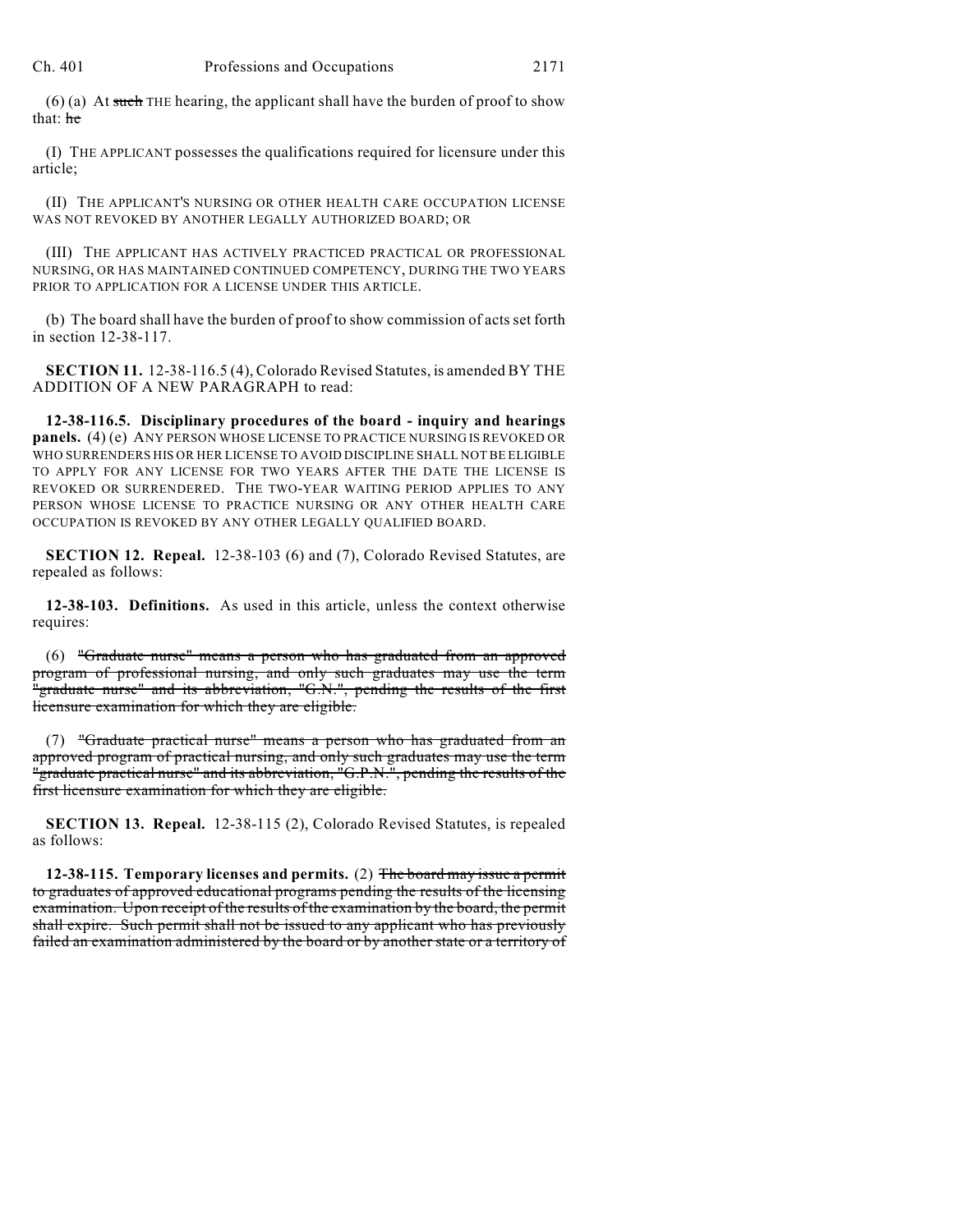the United States or another country.

**SECTION 14.** 12-38-129, Colorado Revised Statutes, is amended to read:

**12-38-129. Disposition of fees - appropriation.** All fees collected pursuant to the authority of the state board of nursing shall be transmitted to the state treasurer who shall credit the same pursuant to section 24-34-105, C.R.S., and the general assembly shall make annual appropriations pursuant to said section for the expenditures of the board incurred in the performance of its duties. All vouchers drawn against any such appropriation shall be signed and certified to by the executive officer of the board.

**SECTION 15.** 12-38-116.5 (9), Colorado Revised Statutes, is amended to read:

**12-38-116.5. Disciplinary procedures of the board - inquiry and hearings panels.** (9) (a) Except when a decision to proceed with a disciplinary action has been agreed upon by a majority of an inquiry panel and a notice of formal complaint is drafted and served on the licensee by first-class mail, Investigations, examinations, hearings, meetings, or any other proceedings of the board conducted pursuant to the provisions of this section shall be exempt from the OPEN MEETINGS provisions of the open records law, article 72 "COLORADO SUNSHINE ACT OF 1972" CONTAINED IN PART 4 OF ARTICLE 6 of title 24, C.R.S., requiring that proceedings of the board be conducted publicly,  $\sigma$  and the open records provisions of ARTICLE 72 OF TITLE 24, C.R.S., REQUIRING that the minutes or records of the board with respect to action of the board taken pursuant to the provisions of this section be open to public inspection.

(b) NOTWITHSTANDING THE EXEMPTIONS IN PARAGRAPH (a) OF THIS SUBSECTION (9), RECORDS OF DISCIPLINARY ACTION TAKEN BY THE BOARD PURSUANT TO THIS SECTION SHALL BE OPEN TO PUBLIC INSPECTION PURSUANT TO THE OPEN RECORDS PROVISIONS OF ARTICLE 72 OF TITLE 24, C.R.S.

**SECTION 16.** 12-38-108 (1) (1) (I) (B), Colorado Revised Statutes, is amended to read:

**12-38-108. Powers and duties of the board - rules.** (1) The board has the following powers and duties:

(1) (I) (B) To conduct criminal history record checks on any nurse aide INDIVIDUAL UNDER THE JURISDICTION OF THE BOARD, against whom a complaint has been filed;

**SECTION 17.** 12-38-103 (4) and (9), Colorado Revised Statutes, are amended, and the said 12-38-103 is further amended BY THE ADDITION OF A NEW SUBSECTION, to read:

**12-38-103. Definitions.** As used in this article, unless the context otherwise requires:

(4) "Delegated medical function" means an aspect of care which THAT implements and is consistent with the medical plan as prescribed by a licensed or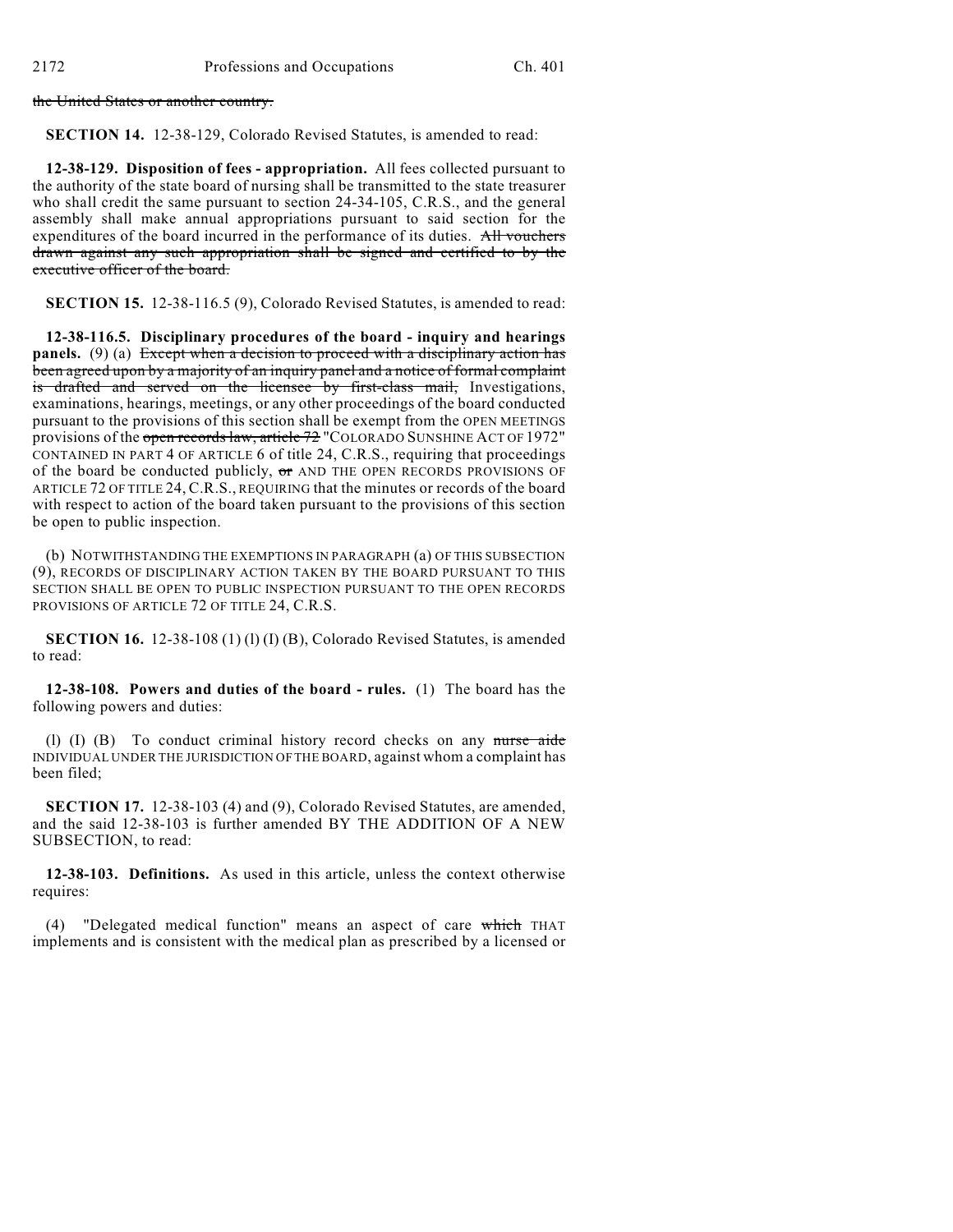otherwise legally authorized physician, podiatrist, or dentist Subject to the provisions of section 12-36-106 (5), a physician may delegate authority to a physician assistant who has passed a national certifying examination to implement any act under the medical plan, including the initiation of medical directives to any nurse licensed under section 12-38-111 or 12-38-112. Any such delegation to a physician assistant shall be made pursuant to the written or oral directions of a physician or written protocol AND IS DELEGATED TO A REGISTERED PROFESSIONAL NURSE OR A PRACTICAL NURSE BY A PHYSICIAN, PODIATRIST, DENTIST, OR PHYSICIAN ASSISTANT. For purposes of this subsection (4), "medical plan" means a written plan, verbal order, standing order, or protocol, whether patient specific or not, that authorizes specific or discretionary medical action, which may include but is not limited to the selection of medication. Nothing in this subsection (4) shall limit the practice of nursing as defined in this article.

(8.5) (a) "PRACTICE OF ADVANCED PRACTICE NURSING" MEANS AN EXPANDED SCOPE OF PROFESSIONAL NURSING IN A SCOPE, ROLE, AND POPULATION FOCUS APPROVED BY THE BOARD, WITH OR WITHOUT COMPENSATION OR PERSONAL PROFIT, AND INCLUDES THE PRACTICE OF PROFESSIONAL NURSING, AS DEFINED IN SUBSECTION (10) OF THIS SECTION.

(b) "PRACTICE OF ADVANCED PRACTICE NURSING" INCLUDES PRESCRIBING MEDICATIONS AS MAY BE AUTHORIZED PURSUANT TO SECTION 12-38-111.6.

(c) NOTHING IN THIS SUBSECTION (8.5) SHALL ALTER THE DEFINITION OF THE PRACTICE OF PROFESSIONAL NURSING, AS DEFINED IN SUBSECTION (10) OF THIS SECTION.

(9) (a) "Practice of practical nursing" means the performance, under the supervision of a dentist, physician, podiatrist, or professional nurse authorized to practice in this state, of those services requiring the education, training, and experience, as evidenced by knowledge, abilities, and skills required in this article for licensing as a practical nurse pursuant to section 12-38-112, in:

(I) Caring for the ill, injured, or infirm;  $\frac{1}{10}$ 

(II) Teaching and promoting preventive health measures; in

(III) Acting to safeguard life and health; or  $\frac{1}{10}$ 

(IV) Administering treatments and medications prescribed by:

(A) A legally authorized dentist, podiatrist, or physician; or

(B) Physician assistant implementing a medical plan pursuant to subsection (4) of this section.

(b) "PRACTICE OF PRACTICAL NURSING" INCLUDES THE PERFORMANCE OF DELEGATED MEDICAL FUNCTIONS.

(c) Nothing in this article shall limit or deny a practical nurse from supervising other practical nurses or other health care personnel.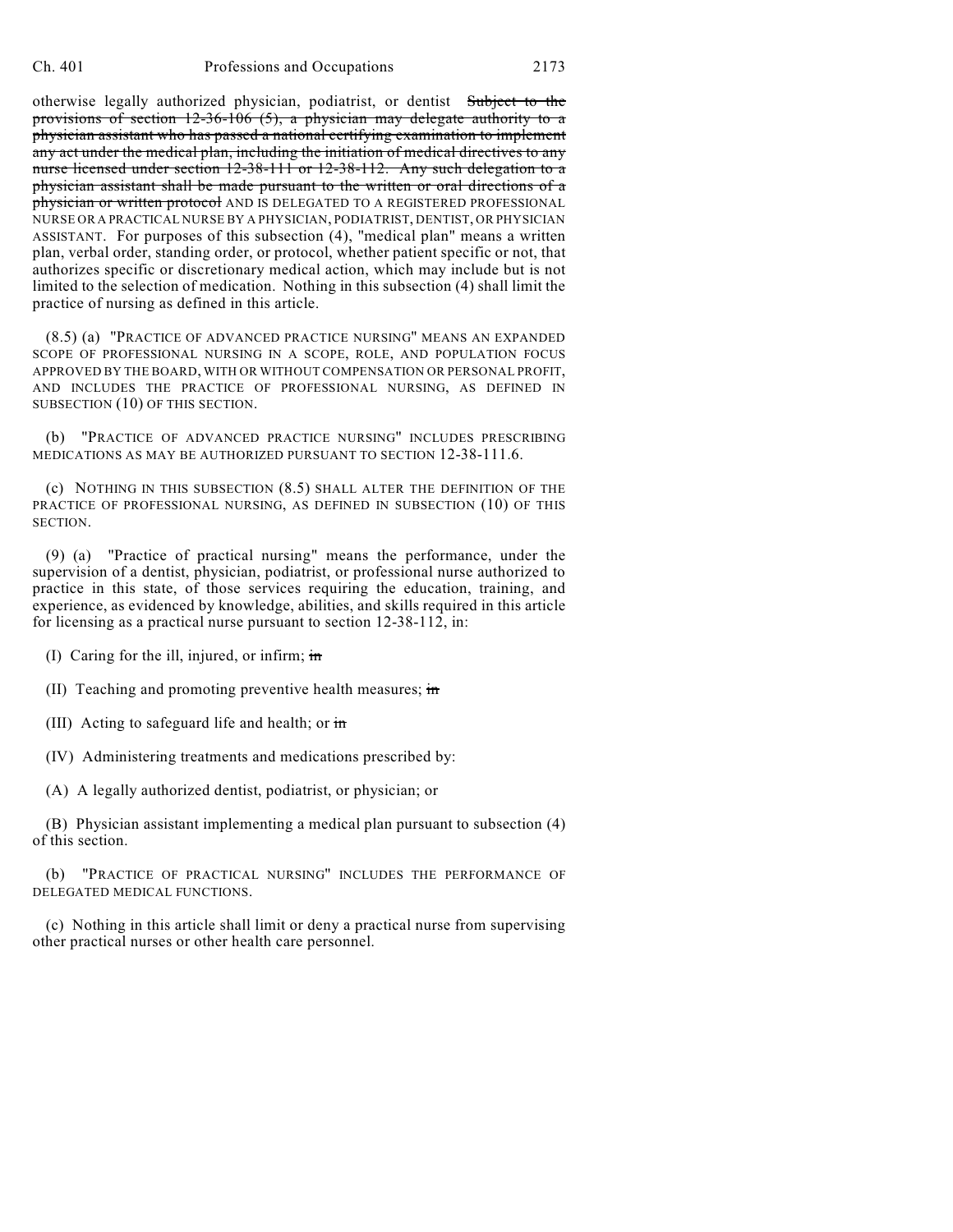**SECTION 18.** 12-38-131 (1), Colorado Revised Statutes, is amended to read:

**12-38-131. Nursing peer health assistance or nurse alternative to discipline program - fund - rules.** (1) As a condition of licensure and for the purpose of supporting a nursing peer health assistance program or a nurse alternative to discipline program, every renewal applicant FOR AN INITIAL LICENSE OR TO REINSTATE A LICENSE AND ANY PERSON RENEWING A LICENSE ISSUED PURSUANT TO THIS ARTICLE shall pay to the administering entity designated pursuant to paragraph (c) of subsection (3) of this section a fee in an amount set by the board, not to exceed twenty-five dollars per year; except that the board may adjust such amount each January 1 to reflect changes in the United States department of labor's bureau of labor statistics consumer price index, or its successor index, for the Denver-Boulder consolidated metropolitan statistical area for the price of goods paid by urban consumers.

**SECTION 19.** 12-38-111.5 (4), Colorado Revised Statutes, is amended BY THE ADDITION OF A NEW PARAGRAPH to read:

**12-38-111.5. Requirements for advanced practice nurse registration legislative declaration - definition - advanced practice registry.** (4) (d) ON AND AFTER JULY 1, 2010, IN ADDITION TO THE REQUIREMENTS OF PARAGRAPH (c) OF THIS SUBSECTION (4), A PROFESSIONAL NURSE SHALL OBTAIN NATIONAL CERTIFICATION FROM A NATIONALLY RECOGNIZED ACCREDITING AGENCY, AS DEFINED BY THE BOARD BY RULE, IN THE APPROPRIATE SPECIALTY IN ORDER TO BE INCLUDED IN THE ADVANCED PRACTICE REGISTRY; EXCEPT THAT PROFESSIONAL NURSES WHO ARE INCLUDED IN THE REGISTRY AS OF JUNE 30, 2010, BUT HAVE NOT OBTAINED SUCH NATIONAL CERTIFICATION, MAY THEREAFTER CONTINUE TO BE INCLUDED IN THE REGISTRY AND TO USE THE APPROPRIATE TITLE AND ABBREVIATION.

**SECTION 20.** 12-38-111.6 (3) (a), (3) (b), and (3) (c), the introductory portion to 12-38-111.6 (4), and 12-38-111.6 (6), Colorado Revised Statutes, are amended, and the said 12-38-111.6 (4) is further amended BY THE ADDITION OF A NEW PARAGRAPH, to read:

**12-38-111.6. Prescriptive authority - advanced practice nurses - rules repeal.** (3) (a) An advanced practice nurse may be granted authority to prescribe prescription drugs AND CONTROLLED SUBSTANCES to provide treatment for persons requiring routine health maintenance or routine preventive care TO CLIENTS.

(b) An advanced practice nurse may be granted authority to prescribe prescription drugs and controlled substances to provide treatment for persons requiring:

(I) Care for an acute self-limiting condition;

(II) Care for a chronic condition that has stabilized; or

(III) Terminal comfort care.

(c) For purposes of this subsection  $(3)$ , "self-limiting condition" means a condition that has a defined diagnosis and a predictable outcome and is not threatening to life or limb.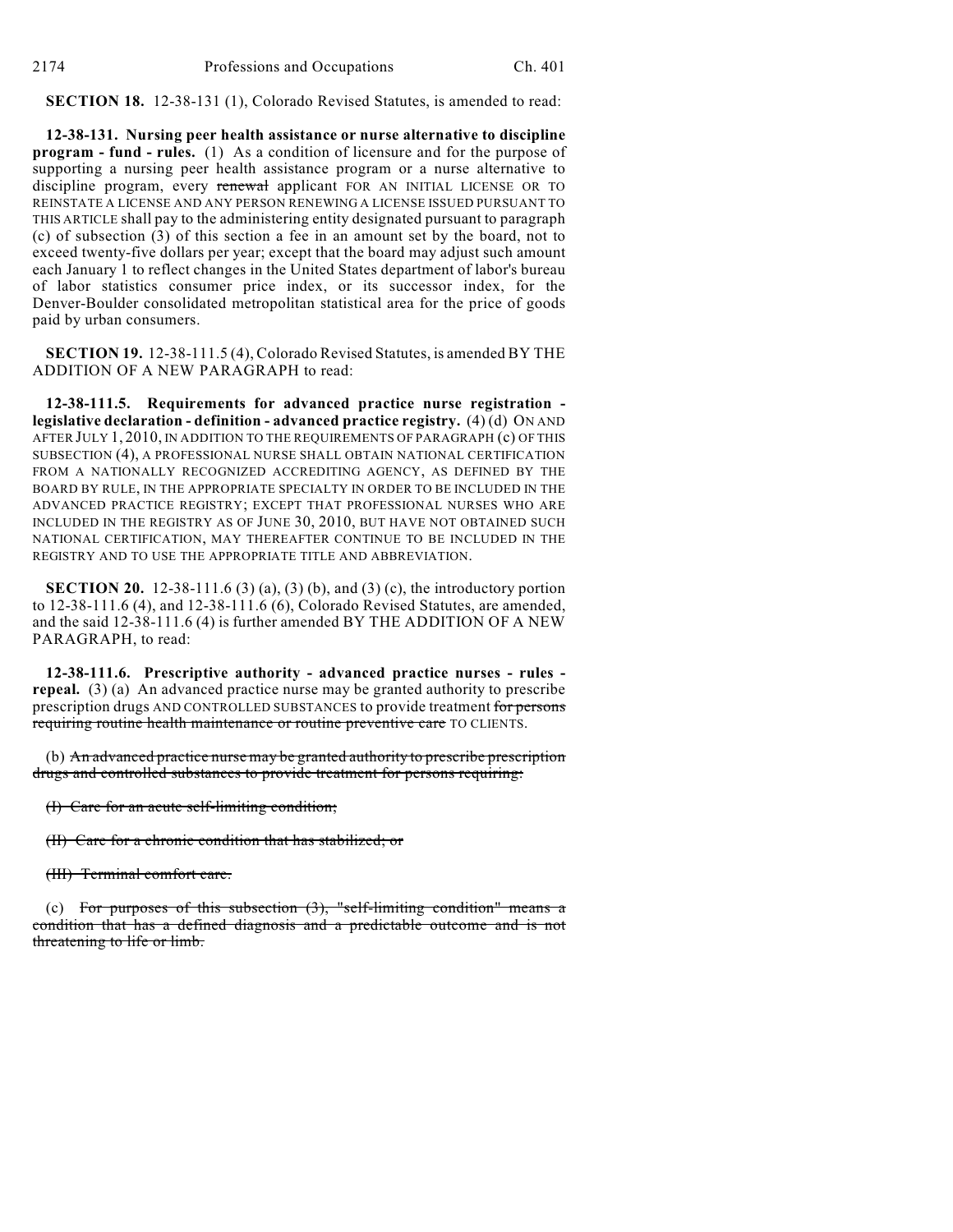(4) An advanced practice nurse applying for prescriptive authority BEFORE JULY 1, 2010, shall provide evidence to the board of the following:

(e) THIS SUBSECTION (4) IS REPEALED, EFFECTIVE JULY 1, 2010.

(6) (a) Advanced practice nurses from other states applying for prescriptive authority BEFORE JULY 1, 2010, shall comply with all requirements set forth in this section or any rule adopted by the board pursuant to this section.

(b) THIS SUBSECTION (6) IS REPEALED, EFFECTIVE JULY 1, 2010.

**SECTION 21.** 12-38-111.6, Colorado Revised Statutes, is amended BY THE ADDITION OF A NEW SUBSECTION to read:

**12-38-111.6. Prescriptive authority - advance practice nurses.** (4.5) (a) ON OR AFTER JULY 1, 2010, OR, IF THE DIRECTOR OF THE DIVISION OF REGISTRATIONS ADOPTS RULES PURSUANT TO SUBPARAGRAPH (II) OF PARAGRAPH (f) OF THIS SUBSECTION (4.5), ON OR AFTER JULY 2, 2010, AN ADVANCED PRACTICE NURSE APPLYING FOR PRESCRIPTIVE AUTHORITY SHALL PROVIDE EVIDENCE TO THE BOARD OF THE FOLLOWING:

(I) A GRADUATE DEGREE IN A NURSING SPECIALTY;

(II) SATISFACTORY COMPLETION OF SPECIFIC EDUCATIONAL REQUIREMENTS IN THE USE OF CONTROLLED SUBSTANCES AND PRESCRIPTION DRUGS, AS ESTABLISHED BY THE BOARD, EITHER AS PART OF A DEGREE PROGRAM OR IN ADDITION TO A DEGREE PROGRAM;

(III) NATIONAL CERTIFICATION FROM A NATIONALLY RECOGNIZED ACCREDITING AGENCY, AS DEFINED BY THE BOARD BY RULE PURSUANT TO SECTION 12-38-111.5 (4) (d), IN THE SPECIALTY OF THE ADVANCED PRACTICE NURSE, UNLESS THE BOARD GRANTS AN EXCEPTION;

(IV) PROFESSIONAL LIABILITY INSURANCE AS REQUIRED BY SECTION 12-38-111.8; AND

(V) (A) COMPLETION OF A MUTUALLY STRUCTURED, POST-GRADUATE PRECEPTORSHIP, AS DEFINED BY THE BOARD BY RULE, CONSISTING OF NOT LESS THAN ONE THOUSAND EIGHT HUNDRED DOCUMENTED HOURS, TO BE COMPLETED WITHIN THE IMMEDIATELY PRECEDING FIVE-YEAR PERIOD. THE PRECEPTORSHIP SHALL BE CONDUCTED EITHER WITH A PHYSICIAN OR A PHYSICIAN AND AN ADVANCED PRACTICE NURSE WHO HAS PRESCRIPTIVE AUTHORITY AND EXPERIENCE IN PRESCRIBING MEDICATIONS. THE PHYSICIAN AND, IF APPLICABLE, ADVANCED PRACTICE NURSE SERVING AS A PRECEPTOR TO THE APPLICANT SHALL BE ACTIVELY PRACTICING IN THIS STATE AND SHALL HAVE EDUCATION, TRAINING, EXPERIENCE, AND ACTIVE PRACTICE THAT CORRESPONDS WITH THE ROLE AND POPULATION FOCUS OF THE APPLICANT.

(B) THE PHYSICIAN AND, IF APPLICABLE, ADVANCED PRACTICE NURSE SERVING AS A PRECEPTOR SHALL NOT REQUIRE PAYMENT OR EMPLOYMENT AS A CONDITION OF ENTERING INTO THE PRECEPTORSHIP RELATIONSHIP, BUT A PRECEPTOR MAY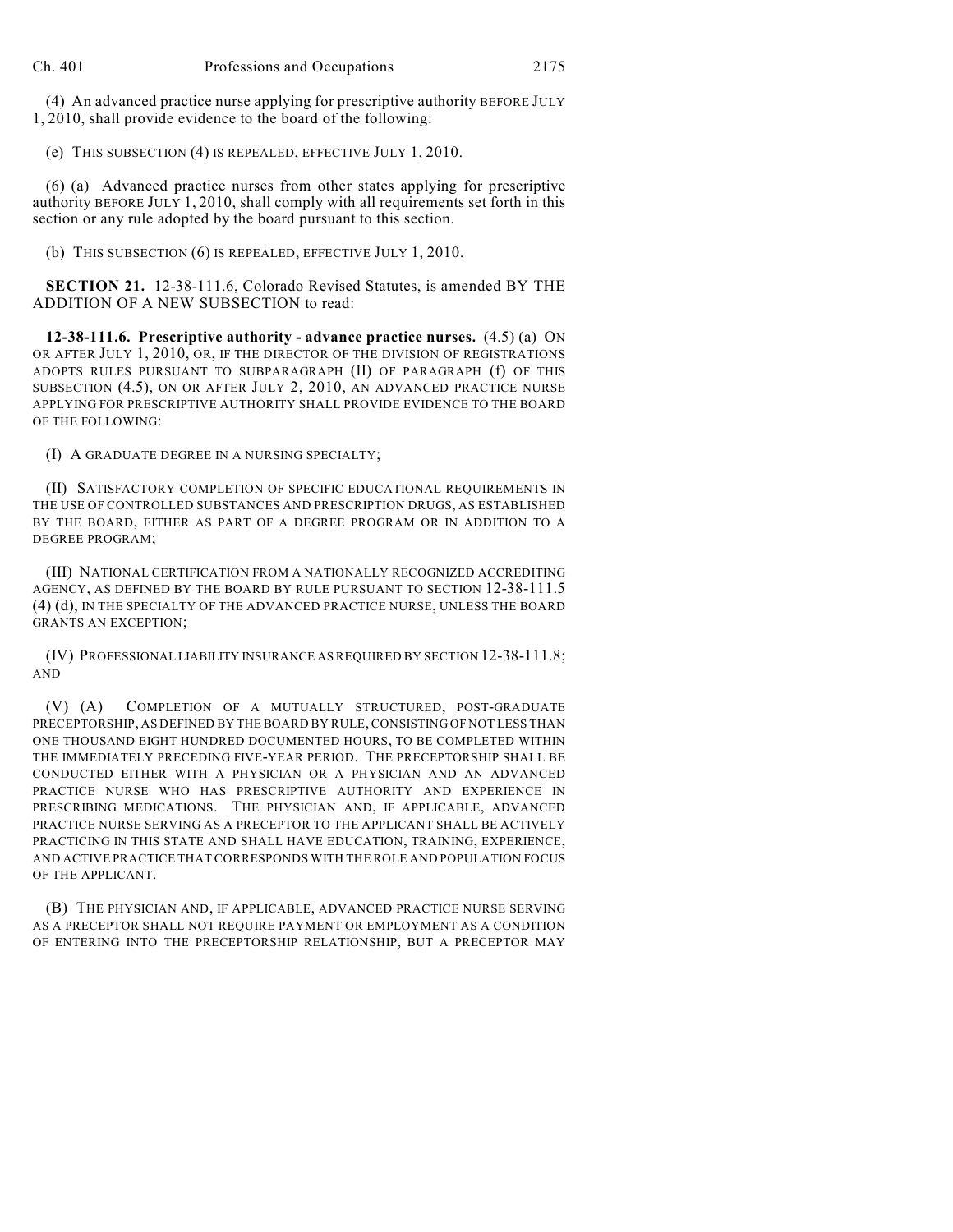REQUEST REIMBURSEMENT OF REASONABLE EXPENSES AND TIME SPENT AS A RESULT OF THE PRECEPTORSHIP RELATIONSHIP.

(b) UPON SATISFACTION OF THE REQUIREMENTS SET FORTH IN PARAGRAPH (a) OF THIS SUBSECTION (4.5), THE BOARD MAY GRANT PROVISIONAL PRESCRIPTIVE AUTHORITY TO AN ADVANCED PRACTICE NURSE. THE PROVISIONAL PRESCRIPTIVE AUTHORITY THAT IS GRANTED SHALL BE LIMITED TO THOSE PATIENTS AND MEDICATIONS APPROPRIATE TO THE ADVANCED PRACTICE NURSE'S ROLE AND POPULATION FOCUS. IN ORDER TO RETAIN PROVISIONAL PRESCRIPTIVE AUTHORITY AND OBTAIN AND RETAIN FULL PRESCRIPTIVE AUTHORITY PURSUANT TO THIS SUBSECTION (4.5) FOR PATIENTS AND MEDICATIONS APPROPRIATE FOR THE ADVANCED PRACTICE NURSE'S ROLE AND POPULATION FOCUS, AN ADVANCED PRACTICE NURSE SHALL SATISFY THE FOLLOWING REQUIREMENTS:

(I) (A) WITHIN FIVE YEARS AFTER THE PROVISIONAL PRESCRIPTIVE AUTHORITY IS GRANTED, THE ADVANCED PRACTICE NURSE SHALL OBTAIN AN ADDITIONAL ONE THOUSAND EIGHT HUNDRED HOURS OF DOCUMENTED EXPERIENCE IN A MUTUALLY STRUCTURED MENTORSHIP EITHER WITH A PHYSICIAN OR WITH A PHYSICIAN AND ADVANCED PRACTICE NURSE WHO HAS PRESCRIPTIVE AUTHORITY AND EXPERIENCE IN PRESCRIBING MEDICATIONS. THE MENTORSHIP NEED NOT BE WITH THE SAME PERSONS WHO PROVIDED THE PRECEPTORSHIP SPECIFIED IN SUBPARAGRAPH (V) OF PARAGRAPH (a) OF THIS SUBSECTION (4.5), BUT THE MENTOR SHALL BE PRACTICING IN COLORADO AND HAVE EDUCATION, TRAINING, EXPERIENCE, AND ACTIVE PRACTICE THAT CORRESPONDS WITH THE ROLE AND POPULATION FOCUS OF THE ADVANCED PRACTICE NURSE.

(B) THE PHYSICIAN AND, IF APPLICABLE, ADVANCED PRACTICE NURSE SERVING AS A MENTOR SHALL NOT REQUIRE PAYMENT OR EMPLOYMENT AS A CONDITION OF ENTERING INTO THE MENTORSHIP RELATIONSHIP, BUT THE MENTOR MAY REQUEST REIMBURSEMENT OF REASONABLE EXPENSES AND TIME SPENT AS A RESULT OF THE MENTORSHIP RELATIONSHIP.

(C) UPON SUCCESSFUL COMPLETION OF THE MENTORSHIP PERIOD, THE MENTOR SHALL PROVIDE HIS OR HER SIGNATURE TO VERIFY THAT THE ADVANCED PRACTICE NURSE HAS SUCCESSFULLY COMPLETED THE MENTORSHIP WITHIN THE REQUIRED PERIOD AFTER THE PROVISIONAL PRESCRIPTIVE AUTHORITY WAS GRANTED.

(D) IF AN ADVANCED PRACTICE NURSE WITH PROVISIONAL PRESCRIPTIVE AUTHORITY FAILS TO COMPLETE THE MENTORSHIP REQUIRED BY THIS SUBPARAGRAPH (I) WITHIN THE SPECIFIED PERIOD, THE ADVANCED PRACTICE NURSE'S PROVISIONAL PRESCRIPTIVE AUTHORITY EXPIRES FOR FAILURE TO COMPLY WITH THE STATUTORY REQUIREMENTS.

(II) WITHIN FIVE YEARS AFTER OBTAINING PROVISIONAL PRESCRIPTIVE AUTHORITY, THE ADVANCED PRACTICE NURSE SHALL DEVELOP AN ARTICULATED PLAN FOR SAFE PRESCRIBING THAT DOCUMENTS HOW THE ADVANCED PRACTICE NURSE INTENDS TO MAINTAIN ONGOING COLLABORATION WITH PHYSICIANS AND OTHER HEALTH CARE PROFESSIONALS IN CONNECTION WITH THE ADVANCED PRACTICE NURSE'S PRACTICE OF PRESCRIBING MEDICATION WITHIN HIS OR HER ROLE AND POPULATION FOCUS. THE ARTICULATED PLAN SHALL GUIDE THE ADVANCED PRACTICE NURSE'S PRESCRIPTIVE PRACTICE. THE PHYSICIAN OR PHYSICIAN AND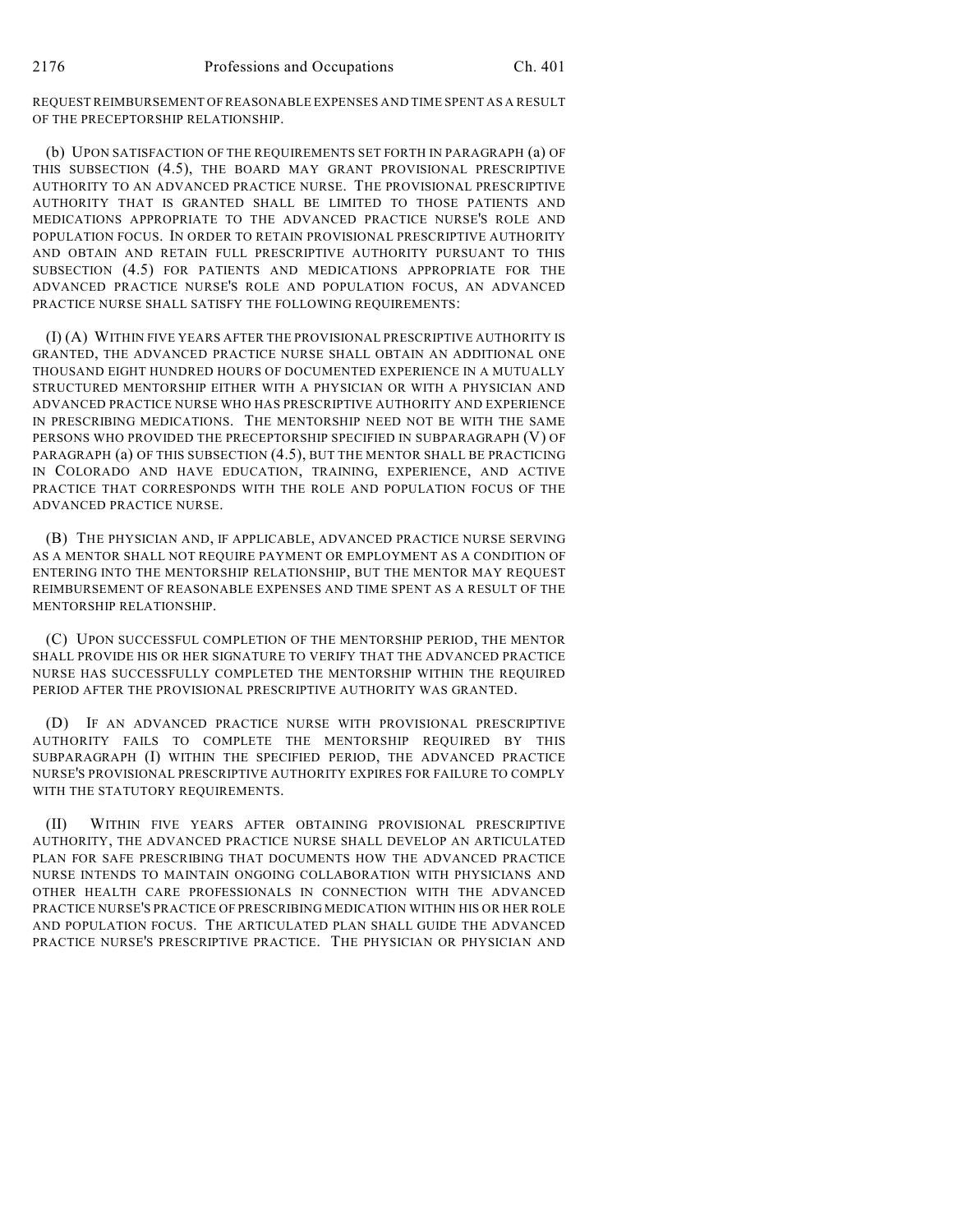ADVANCED PRACTICE NURSE THAT MENTORED THE ADVANCED PRACTICE NURSE AS DESCRIBED IN SUBPARAGRAPH (I) OF THIS PARAGRAPH (b) SHALL PROVIDE HIS OR HER SIGNATURE TO VERIFY THAT THE ADVANCED PRACTICE NURSE HAS DEVELOPED AN ARTICULATED PLAN. THE ADVANCED PRACTICE NURSE SHALL RETAIN THE ARTICULATED PLAN ON FILE, SHALL REVIEW THE PLAN ANNUALLY, AND SHALL UPDATE THE PLAN AS NECESSARY. THE ARTICULATED PLAN IS SUBJECT TO REVIEW BY THE BOARD, AND THE ADVANCED PRACTICE NURSE SHALL PROVIDE THE PLAN TO THE BOARD UPON REQUEST. IF AN ADVANCED PRACTICE NURSE WITH PROVISIONAL PRESCRIPTIVE AUTHORITY FAILS TO DEVELOP THE REQUIRED ARTICULATED PLAN WITHIN THE SPECIFIED PERIOD, THE ADVANCED PRACTICE NURSE'S PROVISIONAL PRESCRIPTIVE AUTHORITY EXPIRES FOR FAILURE TO COMPLY WITH THE STATUTORY REQUIREMENTS. AN ARTICULATED PLAN DEVELOPED PURSUANT TO THIS SUBPARAGRAPH (II) SHALL INCLUDE AT LEAST THE FOLLOWING:

(A) A MECHANISM FOR CONSULTATION AND REFERRAL FOR ISSUES REGARDING PRESCRIPTIVE AUTHORITY;

(B) A QUALITY ASSURANCE PLAN;

(C) DECISION SUPPORT TOOLS; AND

(D) DOCUMENTATION OF ONGOING CONTINUING EDUCATION IN PHARMACOLOGY AND SAFE PRESCRIBING.

(III) THE ADVANCED PRACTICE NURSE SHALL MAINTAIN PROFESSIONAL LIABILITY INSURANCE AS REQUIRED BY SECTION 12-38-111.8.

(IV) THE ADVANCED PRACTICE NURSE SHALL MAINTAIN NATIONAL CERTIFICATION, AS SPECIFIED IN SUBPARAGRAPH (III) OF PARAGRAPH (a) OF THIS SUBSECTION (4.5), UNLESS THE BOARD GRANTS AN EXCEPTION.

(c) AN ADVANCED PRACTICE NURSE WHO WAS GRANTED PRESCRIPTIVE AUTHORITY PRIOR TO JULY 1, 2010, SHALL SATISFY THE FOLLOWING REQUIREMENTS IN ORDER TO RETAIN PRESCRIPTIVE AUTHORITY:

(I) WITHIN ONE YEAR AFTER THE EFFECTIVE DATE OF THE RULES ADOPTED TO IMPLEMENT THIS SUBSECTION (4.5), THE ADVANCED PRACTICE NURSE SHALL DEVELOP AN ARTICULATED PLAN AS SPECIFIED IN SUBPARAGRAPH (II) OF PARAGRAPH (b) OF THIS SUBSECTION (4.5); EXCEPT THAT TO VERIFY DEVELOPMENT OF AN ARTICULATED PLAN, THE ADVANCED PRACTICE NURSE SHALL OBTAIN THE SIGNATURE OF EITHER A PHYSICIAN OR A PHYSICIAN AND ADVANCED PRACTICE NURSE WHO HAS PRESCRIPTIVE AUTHORITY AND EXPERIENCE IN PRESCRIBING MEDICATIONS, AND THE SIGNING PHYSICIAN OR ADVANCED PRACTICE NURSE SHALL BE PRACTICING IN COLORADO AND HAVE EDUCATION, TRAINING, EXPERIENCE, AND ACTIVE PRACTICE THAT CORRESPONDS WITH THE ROLE AND POPULATION FOCUS OF THE ADVANCED PRACTICE NURSE DEVELOPING THE PLAN. IF AN ADVANCED PRACTICE NURSE WITH PRESCRIPTIVE AUTHORITY GRANTED PRIOR TO JULY 1, 2010, FAILS TO DEVELOP THE REQUIRED ARTICULATED PLAN WITHIN THE SPECIFIED PERIOD, THE ADVANCED PRACTICE NURSE'S PRESCRIPTIVE AUTHORITY EXPIRES FOR FAILURE TO COMPLY WITH THE STATUTORY REQUIREMENTS.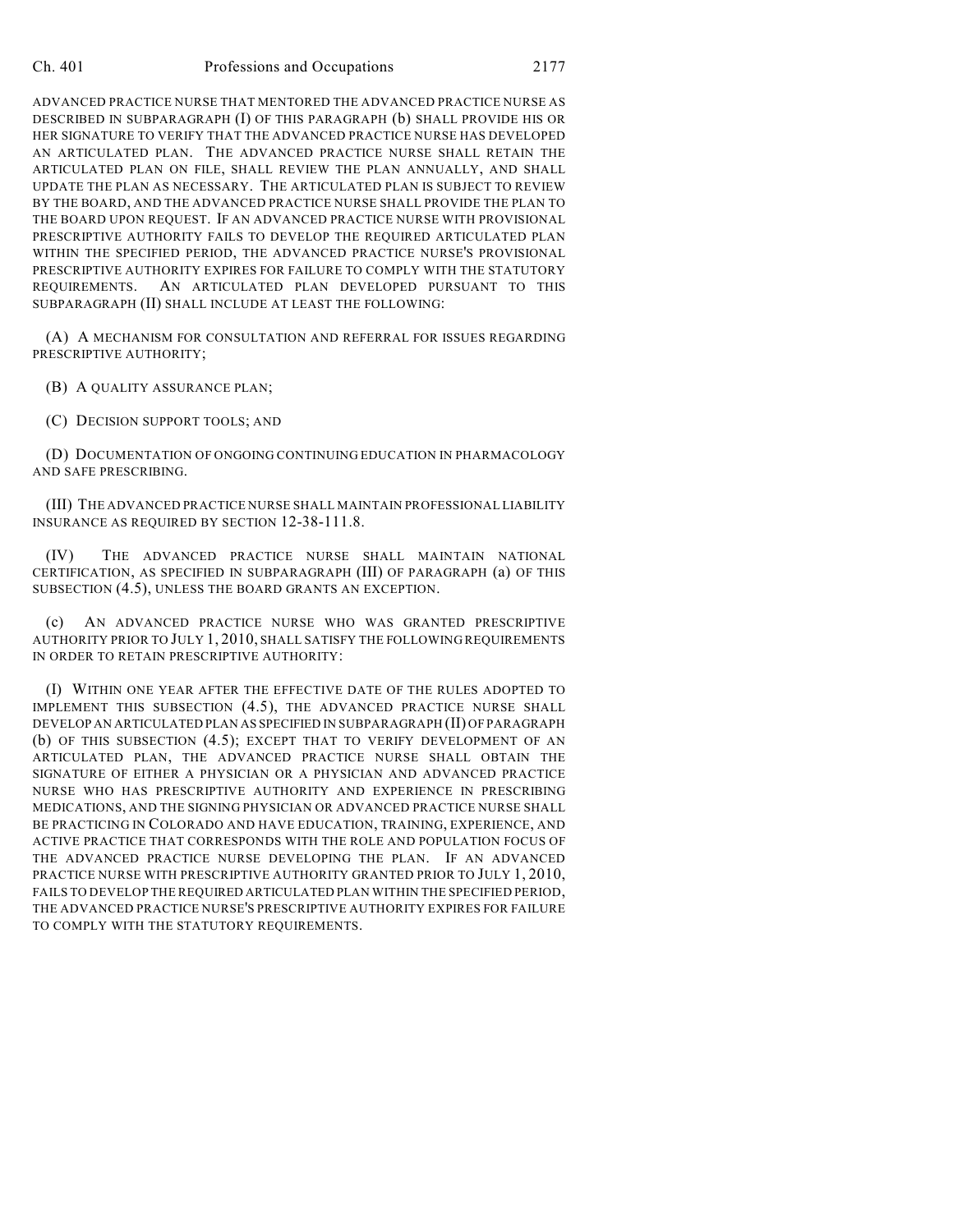(II) THE ADVANCED PRACTICE NURSE SHALL MAINTAIN PROFESSIONAL LIABILITY INSURANCE AS REQUIRED BY SECTION 12-38-111.8.

(III) THE ADVANCED PRACTICE NURSE SHALL MAINTAIN NATIONAL CERTIFICATION, AS SPECIFIED IN SUBPARAGRAPH (III) OF PARAGRAPH (a) OF THIS SUBSECTION (4.5), UNLESS:

(A) THE ADVANCED PRACTICE NURSE WAS INCLUDED ON THE ADVANCED PRACTICE REGISTRY PRIOR TO JULY 1, 2010, AND HAS NOT OBTAINED NATIONAL CERTIFICATION;

(B) THE ADVANCED PRACTICE NURSE WAS INCLUDED ON THE ADVANCED PRACTICE REGISTRY PRIOR TO JULY 1, 2008, AND HAS NOT COMPLETED A GRADUATE DEGREE AS SPECIFIED IN SECTION 12-38-111.5 (4) (c); OR

(C) THE BOARD GRANTS AN EXCEPTION.

(d) (I) ON OR AFTER JULY 1, 2010, OR, IF THE DIRECTOR OF THE DIVISION OF REGISTRATIONS ADOPTS RULES PURSUANT TO SUBPARAGRAPH (II) OF PARAGRAPH (f) OF THIS SUBSECTION (4.5), ON OR AFTER JULY 2, 2010, AN ADVANCED PRACTICE NURSE WHO HAS OBTAINED PRESCRIPTIVE AUTHORITY FROM ANOTHER STATE MAY OBTAIN PROVISIONAL PRESCRIPTIVE AUTHORITY IN THIS STATE IF THE ADVANCED PRACTICE NURSE SATISFIES THE FOLLOWING REQUIREMENTS:

(A) THE ADVANCED PRACTICE NURSE SATISFIES THE REQUIREMENTS OF SUBPARAGRAPHS (I), (II), (III), AND (IV) OF PARAGRAPH (a) OF THIS SUBSECTION (4.5); AND

(B) THE ADVANCED PRACTICE NURSE HAS THREE THOUSAND SIX HUNDRED HOURS OF DOCUMENTED EXPERIENCE PRESCRIBING MEDICATIONS WITHOUT SIGNIFICANT ADVERSE PRESCRIBING ISSUES, AS DETERMINED BY THE BOARD.

(II) ONCE AN ADVANCED PRACTICE NURSE WITH PRESCRIPTIVE AUTHORITY FROM ANOTHER STATE OBTAINS PROVISIONAL PRESCRIPTIVE AUTHORITY IN THIS STATE, THE ADVANCED PRACTICE NURSE SHALL SATISFY THE FOLLOWING REQUIREMENTS IN ORDER TO OBTAIN AND MAINTAIN FULL PRESCRIPTIVE AUTHORITY IN THIS STATE:

(A) WITHIN ONE YEAR AFTER OBTAINING PROVISIONAL PRESCRIPTIVE AUTHORITY IN THIS STATE, THE ADVANCED PRACTICE NURSE SHALL DEVELOP AN ARTICULATED PLAN, AS DESCRIBED IN SUBPARAGRAPH (I) OF PARAGRAPH (c) OF THIS SUBSECTION (4.5); EXCEPT THAT, IF THE ADVANCED PRACTICE NURSE WITH PRESCRIPTIVE AUTHORITY FROM ANOTHER STATE FAILS TO DEVELOP THE REQUIRED ARTICULATED PLAN WITHIN THE SPECIFIED PERIOD, THE ADVANCED PRACTICE NURSE'S PROVISIONAL PRESCRIPTIVE AUTHORITY EXPIRES FOR FAILURE TO COMPLY WITH THE STATUTORY REQUIREMENTS; AND

(B) THE ADVANCED PRACTICE NURSE SHALL MAINTAIN NATIONAL CERTIFICATION, AS SPECIFIED IN SUBPARAGRAPH (III) OF PARAGRAPH (a) OF THIS SUBSECTION (4.5), UNLESS THE BOARD GRANTS AN EXCEPTION.

(e) DURING THE SECOND YEAR OF IMPLEMENTATION OF THIS SUBSECTION (4.5)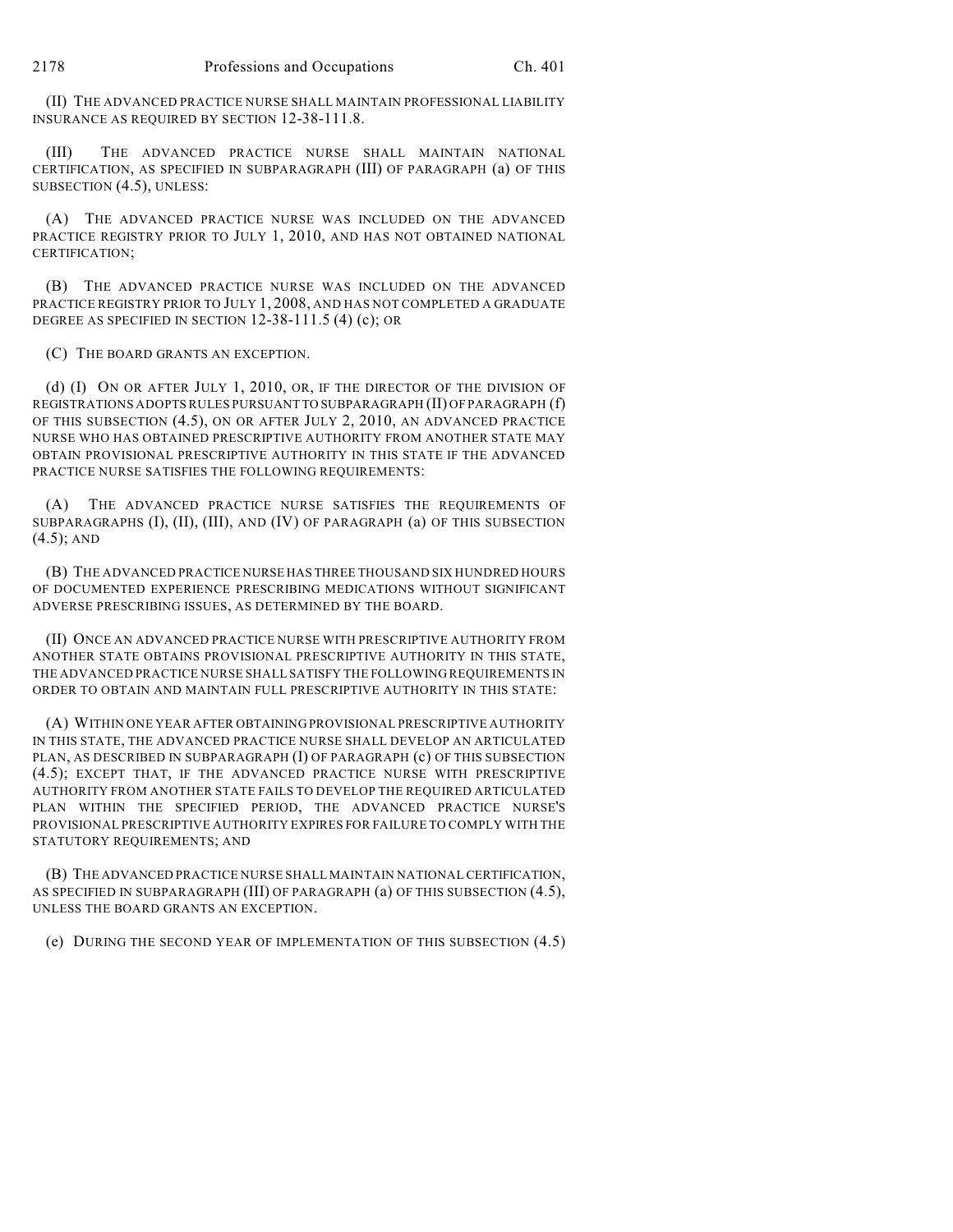AND RULES ADOPTED PURSUANT TO PARAGRAPH (f) OF THIS SUBSECTION (4.5), THE BOARD SHALL CONDUCT RANDOM AUDITS OF ARTICULATED PLANS TO ENSURE THE PLANS SATISFY THE REQUIREMENTS OF THIS SUBSECTION (4.5) AND RULES ADOPTED PURSUANT TO PARAGRAPH (f) OF THIS SUBSECTION (4.5).

(f) (I) EXCEPT AS PROVIDED IN SUBPARAGRAPH (II) OF THIS PARAGRAPH (f), THE BOARD SHALL ADOPT RULES TO IMPLEMENT THIS SUBSECTION (4.5), WHICH RULES SHALL TAKE EFFECT ON JULY 1, 2010. THE BOARD SHALL CONSIDER THE RECOMMENDATIONS OF THE NURSE-PHYSICIAN ADVISORY TASK FORCE FOR COLORADO HEALTH CARE SUBMITTED IN ACCORDANCE WITH SECTION 24-34-109, C.R.S., CONCERNING PRESCRIPTIVE AUTHORITY OF ADVANCED PRACTICE NURSES. THE RULES SHALL BE COMPLEMENTARY TO RULES ADOPTED BY THE STATE BOARD OF MEDICAL EXAMINERS PURSUANT TO SECTION 12-36-106.4.

(II) THE DIRECTOR OF THE DIVISION OF REGISTRATIONS IN THE DEPARTMENT OF REGULATORY AGENCIES SHALL REVIEW THE RULES ADOPTED BY THE BOARD PURSUANT TO THIS PARAGRAPH (f) PRIOR TO THE EFFECTIVE DATE OF THE RULES TO DETERMINE IF THE RULES COMPLEMENT THE RULES OF THE STATE BOARD OF MEDICAL EXAMINERS. IF THE DIRECTOR DETERMINES THAT THE RULES OF THE TWO BOARDS ARE NOT COMPLEMENTARY, THE DIRECTOR SHALL ADOPT RULES THAT SUPERCEDE AND REPLACE THE RULES OF THE TWO BOARDS REGARDING PRESCRIPTIVE AUTHORITY OF ADVANCED PRACTICE NURSES AND COLLABORATION BETWEEN ADVANCED PRACTICE NURSES AND PHYSICIANS, AND SUCH RULES SHALL TAKE EFFECT ON JULY 2, 2010.

**SECTION 22.** 12-38-108 (1) (b) (I), Colorado Revised Statutes, is amended to read:

**12-38-108. Powers and duties of the board - rules.** (1) The board has the following powers and duties:

(b) (I) To examine, license, reactivate, and renew licenses of qualified applicants and to grant to such applicants temporary licenses and permits to engage in the practice of practical nursing and professional nursing in this state within the limitations imposed by this article. Licenses shall be renewed, reactivated, or reinstated pursuant to a schedule established by the director of the division of registrations within the department of regulatory agencies and shall be renewed, reactivated, or reinstated pursuant to section 24-34-102 (8), C.R.S. The director of the division of registrations within the department of regulatory agencies may establish renewal fees, reactivation fees, and delinquency fees for reinstatement pursuant to section 24-34-105, C.R.S., AND MAY INCREASE FEES TO OBTAIN OR RENEW A PROFESSIONAL NURSE LICENSE OR ADVANCED PRACTICE NURSE AUTHORITY CONSISTENT WITH SECTION 24-34-109 (4),C.R.S., TO FUND THE DIVISION'S COSTS IN ADMINISTERING AND STAFFING THE NURSE-PHYSICIAN ADVISORY TASK FORCE FOR COLORADO HEALTH CARE CREATED IN SECTION 24-34-109 (1), C.R.S. If a person fails to renew his or her license pursuant to the schedule established by the director of the division of registrations, such license shall expire. Any person whose license has expired shall be subject to the penalties provided in this article or section 24-34-102 (8), C.R.S.

**SECTION 23.** 12-36-106.3 (1), Colorado Revised Statutes, is amended, and the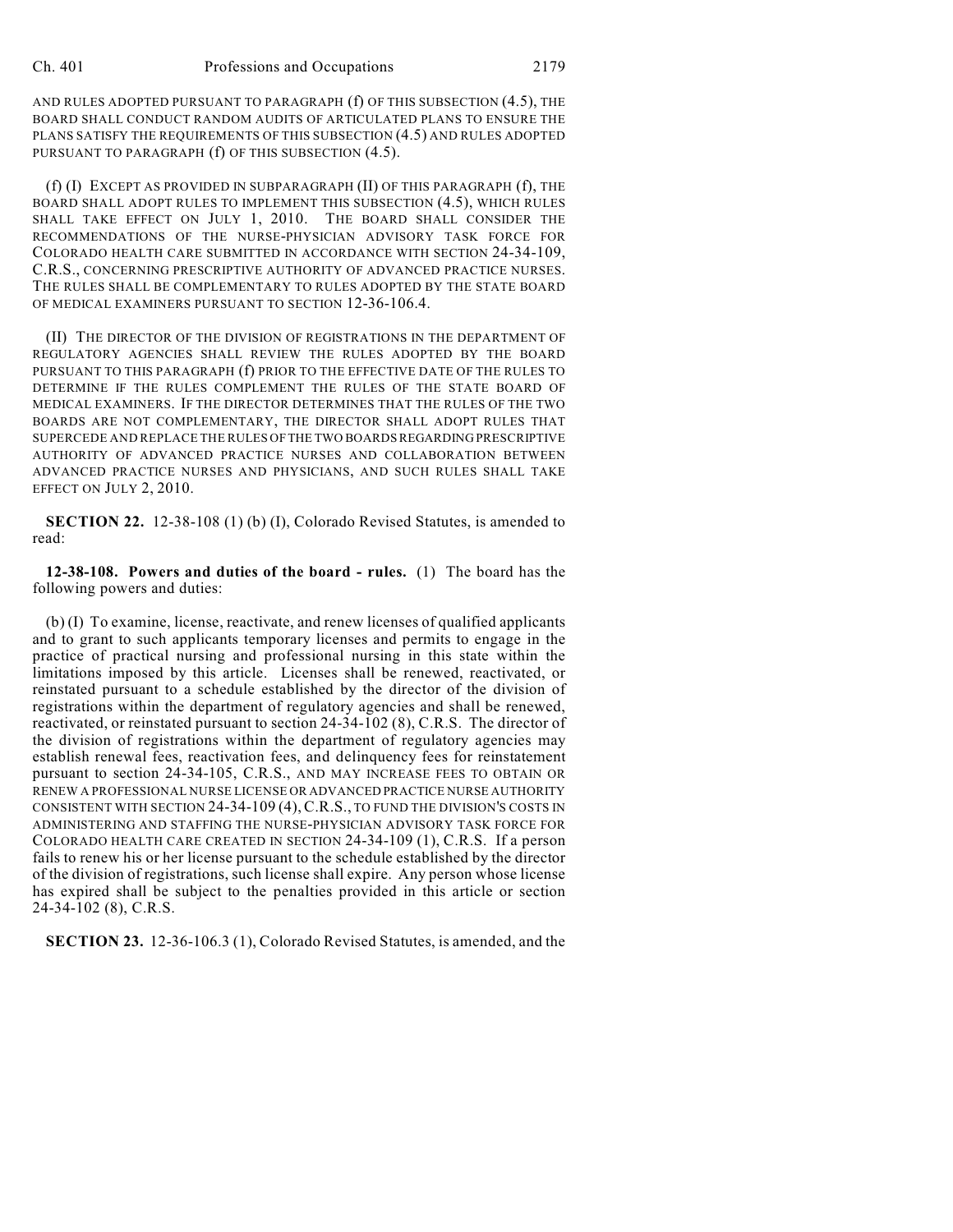said 12-36-106.3 is further amended BY THE ADDITION OF A NEW SUBSECTION, to read:

**12-36-106.3. Collaborative agreements with advanced practice nurses repeal.** (1) PRIOR TO JULY 1, 2010, a physician licensed pursuant to the "Colorado Medical Practice Act" may enter into a collaborative agreement for the purposes of prescriptive authority by advanced practice nurses pursuant to section 12-38-111.6  $(4)$  (d) (II).

(4) THIS SECTION IS REPEALED, EFFECTIVE JULY 1, 2010.

**SECTION 24.** Part 1 of article 36 of title 12, Colorado Revised Statutes, is amended BY THE ADDITION OF A NEW SECTION to read:

**12-36-106.4. Collaboration with advanced practice nurses with prescriptive authority - preceptorships - mentorships - board rules.** (1) (a) A PHYSICIAN LICENSED PURSUANT TO THIS ARTICLE MAY, AND IS ENCOURAGED TO, SERVE AS A PRECEPTOR OR MENTOR TO AN ADVANCED PRACTICE NURSE WHO IS APPLYING FOR PRESCRIPTIVE AUTHORITY PURSUANT TO SECTION 12-38-111.6 (4.5). A PHYSICIAN WHO SERVES AS A PRECEPTOR OR MENTOR TO AN ADVANCED PRACTICE NURSE SEEKING PRESCRIPTIVE AUTHORITY SHALL:

(I) BE PRACTICING IN COLORADO AND SHALL HAVE EDUCATION, TRAINING, EXPERIENCE, AND ACTIVE PRACTICE THAT CORRESPONDS WITH THE ROLE AND POPULATION FOCUS OF THE ADVANCED PRACTICE NURSE; AND

(II) HAVE A LICENSE IN GOOD STANDING WITHOUT DISCIPLINARY SANCTIONS TO PRACTICE MEDICINE IN COLORADO AND AN UNRESTRICTED REGISTRATION BY THE DRUG ENFORCEMENT ADMINISTRATION FOR THE SAME SCHEDULES AS THE ADVANCED PRACTICE NURSE.

(b) A PHYSICIAN SERVING AS A PRECEPTOR OR MENTOR TO AN ADVANCED PRACTICE NURSE PURSUANT TO SECTION 12-38-111.6 (4.5) SHALL NOT REQUIRE PAYMENT OR EMPLOYMENT AS A CONDITION OF ENTERING INTO THE PRECEPTORSHIP OR MENTORSHIP RELATIONSHIP, BUT THE PHYSICIAN MAY REQUEST REIMBURSEMENT OF REASONABLE EXPENSES AND TIME SPENT AS A RESULT OF THE PRECEPTORSHIP OR MENTORSHIP RELATIONSHIP.

(c) UPON SUCCESSFUL COMPLETION OF A MENTORSHIP AS DESCRIBED IN SECTION 12-38-111.6 (4.5) (b) (I), THE PHYSICIAN SHALL VERIFY BY HIS OR HER SIGNATURE THAT THE ADVANCED PRACTICE NURSE HAS SUCCESSFULLY COMPLETED THE MENTORSHIP WITHIN THE REQUIRED PERIOD.

(2) WHILE SERVING AS A MENTOR PURSUANT TO SECTION  $12-38-111.6$  (4.5) (b) (I), A PHYSICIAN SHALL ASSIST THE ADVANCED PRACTICE NURSE IN DEVELOPING AN ARTICULATED PLAN FOR SAFE PRESCRIBING, AS DESCRIBED IN SECTION 12-38-111.6 (4.5) (b) (II) AND SHALL VERIFY THROUGH HIS OR HER SIGNATURE THAT THE ADVANCED PRACTICE NURSE HAS DEVELOPED AN ARTICULATED PLAN IN COMPLIANCE WITH SAID SECTION.

(3) FOR PURPOSES OF AN ADVANCED PRACTICE NURSE WHO OBTAINED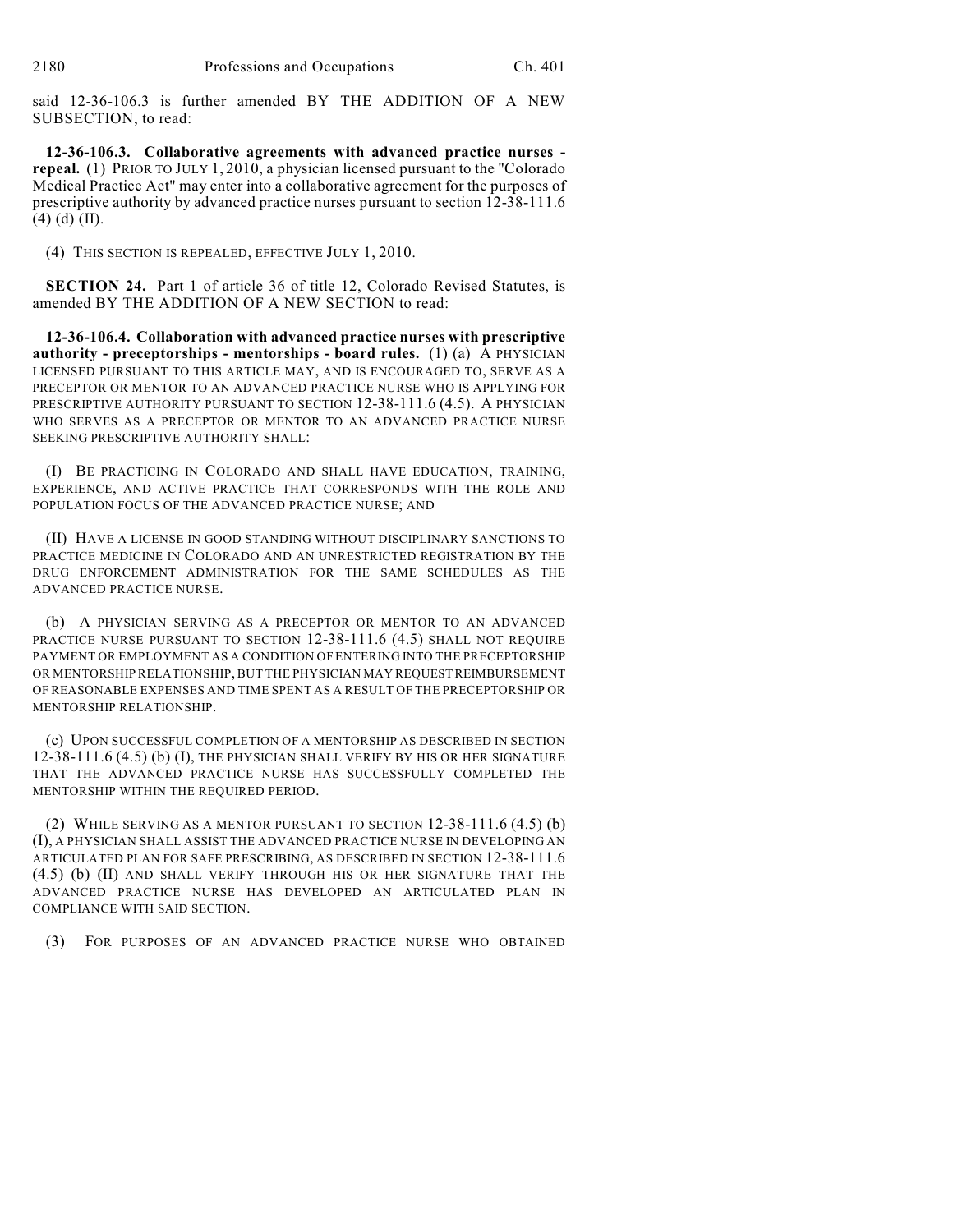PRESCRIPTIVE AUTHORITY PRIOR TO JULY 1, 2010, AS DESCRIBED IN SECTION 12-38-111.6 (4.5) (c), OR WHO HAS PRESCRIPTIVE AUTHORITY FROM ANOTHER STATE AND OBTAINS PRESCRIPTIVE AUTHORITY IN THIS STATE, AS DESCRIBED IN SECTION 12-38-111.6 (4.5) (d), PHYSICIANS MAY, AND ARE ENCOURAGED TO, ASSIST THOSE ADVANCED PRACTICE NURSES IN DEVELOPING THE ARTICULATED PLANS REQUIRED BY THOSE SECTIONS AND VERIFYING, THROUGH THE PHYSICIAN'S SIGNATURE, THE DEVELOPMENT OF THE REQUIRED PLANS. THE PHYSICIAN VERIFYING AN ADVANCED PRACTICE NURSE'S ARTICULATED PLAN SHALL BE PRACTICING IN COLORADO AND HAVE EDUCATION, TRAINING, EXPERIENCE, AND ACTIVE PRACTICE THAT CORRESPONDS WITH THE ROLE AND POPULATION FOCUS OF THE ADVANCED PRACTICE NURSE.

(4) (a) EXCEPT AS PROVIDED IN PARAGRAPH (b) OF THIS SUBSECTION (4), THE BOARD SHALL ADOPT RULES TO IMPLEMENT THIS SECTION, WHICH RULES SHALL TAKE EFFECT ON JULY 1, 2010. THE BOARD SHALL CONSIDER THE RECOMMENDATIONS OF THE NURSE-PHYSICIAN ADVISORY TASK FORCE FOR COLORADO HEALTH CARE SUBMITTED IN ACCORDANCE WITH SECTION 24-34-109, C.R.S., CONCERNING THE ROLE OF PHYSICIANS IN COLLABORATING WITH ADVANCED PRACTICE NURSES WITH PRESCRIPTIVE AUTHORITY. THE RULES SHALL BE COMPLEMENTARY TO RULES ADOPTED BY THE STATE BOARD OF NURSING PURSUANT TO SECTION 12-38-111.6  $(4.5)$  (f) (I).

(b) THE DIRECTOR OF THE DIVISION OF REGISTRATIONS IN THE DEPARTMENT OF REGULATORY AGENCIES SHALL REVIEW THE RULES ADOPTED BY THE BOARD PURSUANT TO THIS SUBSECTION (4) TO DETERMINE IF THE RULES COMPLEMENT THE RULES OF THE STATE BOARD OF NURSING. IF THE DIRECTOR DETERMINES THAT THE RULES OF THE TWO BOARDS ARE NOT COMPLEMENTARY, THE DIRECTOR SHALL ADOPT RULES THAT SUPERCEDE AND REPLACE THE RULES OF THE TWO BOARDS REGARDING PRESCRIPTIVE AUTHORITY OF ADVANCED PRACTICE NURSES AND COLLABORATION BETWEEN ADVANCED PRACTICE NURSES AND PHYSICIANS, AND SUCH RULES SHALL TAKE EFFECT ON JULY 2, 2010.

**SECTION 25.** 12-36-106 (3) (t) (II) and (3) (t) (III), Colorado Revised Statutes, are amended, and the said 12-36-106 (3) (t) is further amended BY THE ADDITION OF THE FOLLOWING NEW SUBPARAGRAPHS, to read:

**12-36-106. Practice of medicine defined - exemptions from licensing requirements - unauthorized practice by physician assistant - penalties repeal.** (3) Nothing in this section shall be construed to prohibit, or to require a license or a physician training license under this article with respect to, any of the following acts:

(t) (II) A physician who signs a collaborative agreement with an advanced practice nurse pursuant to the requirements of section 12-38-111.6 (4) (d) PRIOR TO JULY 1, 2010, shall have a license in good standing without disciplinary sanctions to practice medicine in Colorado and an unrestricted registration by the drug enforcement administration for the same schedules as the collaborating advanced practice nurse. THIS SUBPARAGRAPH (II) IS REPEALED, EFFECTIVE JULY 1, 2010.

(II.5) ON OR AFTER JULY 1, 2010, A PHYSICIAN WHO SERVES AS A PRECEPTOR OR MENTOR TO AN ADVANCED PRACTICE NURSE PURSUANT TO SECTIONS 12-36-106.4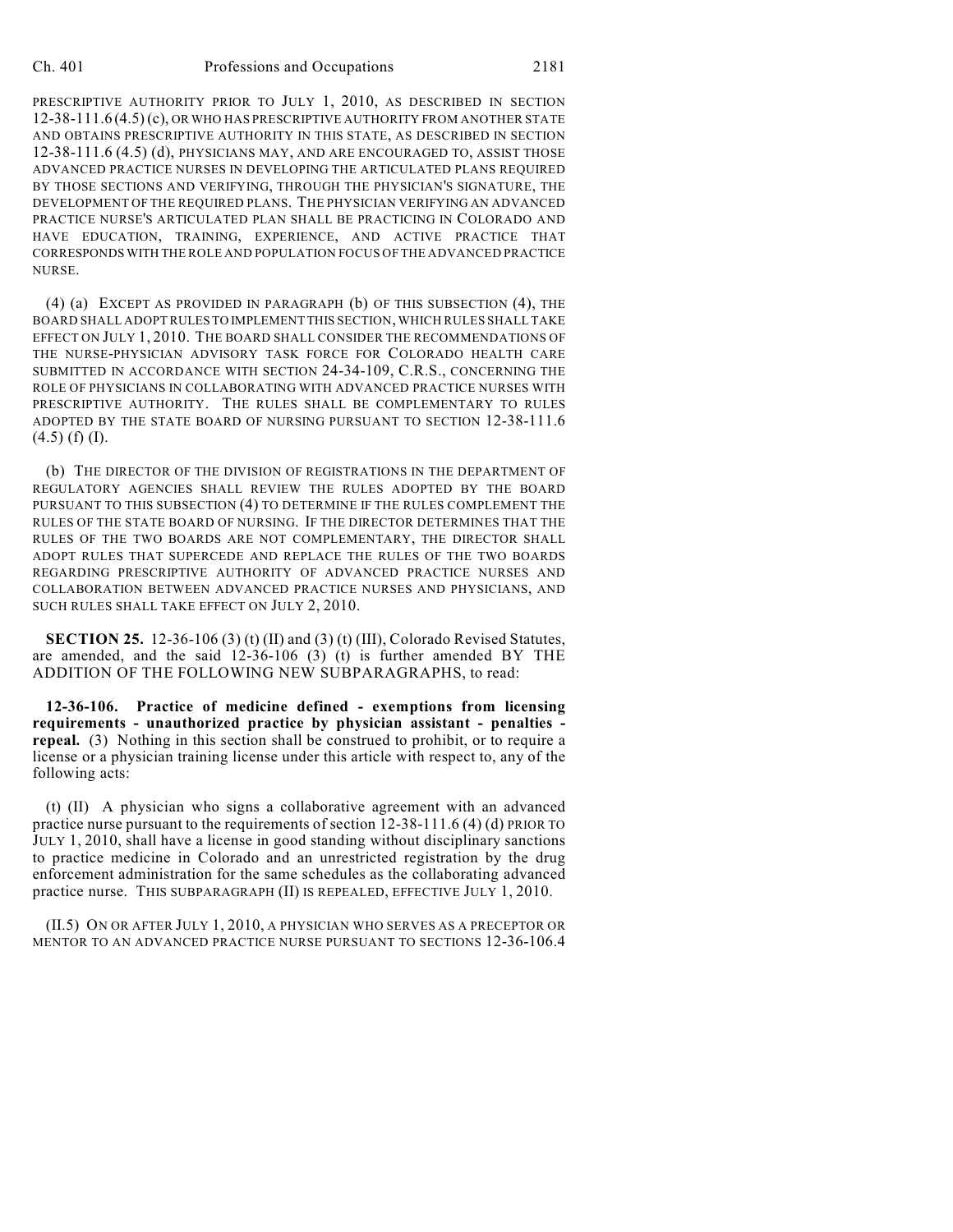AND 12-38-111.6 (4.5) SHALL HAVE A LICENSE IN GOOD STANDING WITHOUT DISCIPLINARY SANCTIONS TO PRACTICE MEDICINE IN COLORADO AND AN UNRESTRICTED REGISTRATION BY THE DRUG ENFORCEMENT ADMINISTRATION FOR THE SAME SCHEDULES AS THE COLLABORATING ADVANCED PRACTICE NURSE.

(III) (A) Except as provided in sub-subparagraph (C) of this subparagraph (III), a physician may not enter into more than five collaborative agreements in accordance with section 12-38-111.6.

(B) It is unlawful and a violation of this article for any person, corporation, or other entity to require as a condition of contract, employment, or compensation to exceed the limitation set pursuant to sub-subparagraph (A) of this subparagraph (III).

(C) The board may waive the maximum number of advanced practice nurses with whom a physician may sign a collaborative agreement for a specific physician upon a finding that quality patient care can be maintained.

(D) THIS SUBPARAGRAPH (III) IS REPEALED, EFFECTIVE JULY 1, 2010.

(IV) IT IS UNLAWFUL AND A VIOLATION OF THIS ARTICLE FOR ANY PERSON, CORPORATION, OR OTHER ENTITY TO REQUIRE PAYMENT OR EMPLOYMENT AS A CONDITION OF ENTERING INTO A MENTORSHIP RELATIONSHIP WITH THE ADVANCED PRACTICE NURSE PURSUANT TO SECTIONS 12-36-106.4 AND 12-38-111.6 (4.5), BUT THE MENTOR MAY REQUEST REIMBURSEMENT OF REASONABLE EXPENSES AND TIME SPENT AS A RESULT OF THE MENTORSHIP RELATIONSHIP.

**SECTION 26.** 12-36-117 (1) (ii), Colorado Revised Statutes, is amended, and the said 12-36-117 (1) is further amended BY THE ADDITION OF THE FOLLOWING NEW PARAGRAPHS, to read:

**12-36-117. Unprofessional conduct.** (1) "Unprofessional conduct" as used in this article means:

(ii) (I) Entering into or continuing a collaborative agreement pursuant to sections 12-38-111.6 (4) (d) (IV) and 12-36-106.3 that fails to meet generally acceptable standards of medical practice.

(II) THIS PARAGRAPH (ii) IS REPEALED, EFFECTIVE JULY 1, 2010.

(kk) ENTERING INTO OR CONTINUING IN A MENTORSHIP RELATIONSHIP WITH AN ADVANCED PRACTICE NURSE PURSUANT TO SECTIONS 12-36-106.4 AND 12-38-111.6 (4.5) THAT FAILS TO MEET GENERALLY ACCEPTABLE STANDARDS OF MEDICAL PRACTICE;

(ll) VERIFYING BY SIGNATURE THE ARTICULATED PLAN DEVELOPED BY AN ADVANCED PRACTICE NURSE PURSUANT TO SECTIONS 12-36-106.4 AND 12-38-111.6 (4.5) IF THE ARTICULATED PLAN FAILS TO COMPLY WITH THE REQUIREMENTS OF SECTION 12-38-111.6 (4.5) (b) (II).

**SECTION 27.** 12-36-123 (1) (a), Colorado Revised Statutes, is amended to read: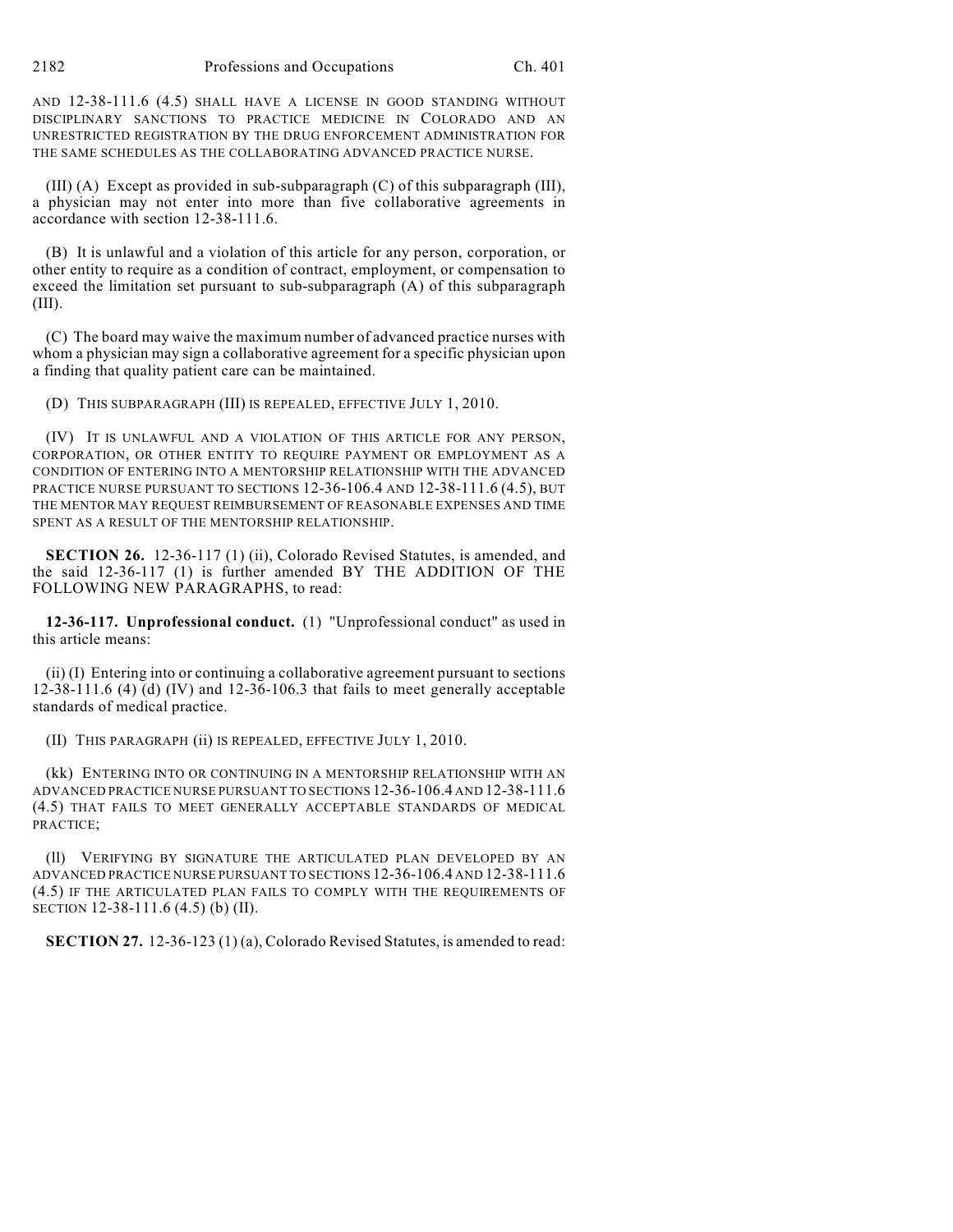**12-36-123. Procedure - registration - fees.** (1) (a) All licenses shall be renewed or reinstated pursuant to a schedule established by the director of the division of registrations within the department of regulatory agencies and shall be renewed or reinstated pursuant to section 24-34-102 (8), C.R.S. The director of the division may establish renewal fees and delinquency fees for reinstatement pursuant to section 24-34-105, C.R.S., AND SHALL INCREASE RENEWAL FEES CONSISTENT WITH SECTION 24-34-109 (4), C.R.S., TO FUND THE DIVISION'S COSTS IN ADMINISTERING AND STAFFING THE NURSE-PHYSICIAN ADVISORY TASK FORCE FOR COLORADO HEALTH CARE CREATED IN SECTION 24-34-109 (1), C.R.S. If a person fails to renew his or her license pursuant to the schedule established by the director of the division of registrations, such license shall expire. A person whose license has expired shall be subject to the penalties provided in this article or section 24-34-102 (8), C.R.S.

**SECTION 28.** Part 1 of article 34 of title 24, Colorado Revised Statutes, is amended BY THE ADDITION OF A NEW SECTION to read:

**24-34-109. Nurse-physician advisory task force for Colorado health care creation - duties - repeal.** (1) THERE IS HEREBY CREATED, WITHIN THE DIVISION OF REGISTRATIONS IN THE DEPARTMENT OF REGULATORY AGENCIES, THE NURSE-PHYSICIAN ADVISORY TASK FORCE FOR COLORADO HEALTH CARE, REFERRED TO IN THIS SECTION AS "NPATCH". THE PURPOSE OF NPATCH IS TO PROMOTE PUBLIC SAFETY AND IMPROVE HEALTH CARE IN COLORADO BY SUPPORTING COLLABORATION AND COMMUNICATION BETWEEN THE PRACTICES OF NURSING AND MEDICINE. THE NPATCH SHALL:

(a) PROMOTE PATIENT SAFETY AND QUALITY CARE;

(b) ADDRESS ISSUES OF MUTUAL CONCERN AT THE INTERFACE OF THE PRACTICES OF NURSING AND MEDICINE;

(c) INFORM PUBLIC POLICY-MAKING; AND

(d) MAKE CONSENSUS RECOMMENDATIONS TO POLICY-MAKING AND RULE-MAKING ENTITIES, INCLUDING:

(I) RECOMMENDATIONS TO THE STATE BOARD OF NURSING CREATED IN SECTION 12-38-104, C.R.S., AND THE STATE BOARD OR MEDICAL EXAMINERS CREATED IN SECTION 12-36-103,C.R.S., REGARDING THE TRANSITION TO THE ARTICULATED PLAN MODEL AND HARMONIZING LANGUAGE FOR ARTICULATED PLANS; AND

(II) RECOMMENDATIONS TO THE EXECUTIVE DIRECTOR OF THE DEPARTMENT OF REGULATORY AGENCIES.

(2) (a) THE NPATCH SHALL CONSIST OF TWELVE MEMBERS APPOINTED AS FOLLOWS:

(I) ONE MEMBER OF THE STATE BOARD OF NURSING, APPOINTED BY THE PRESIDENT OF THE BOARD;

(II) ONE MEMBER OF THE STATE BOARD OF MEDICAL EXAMINERS, APPOINTED BY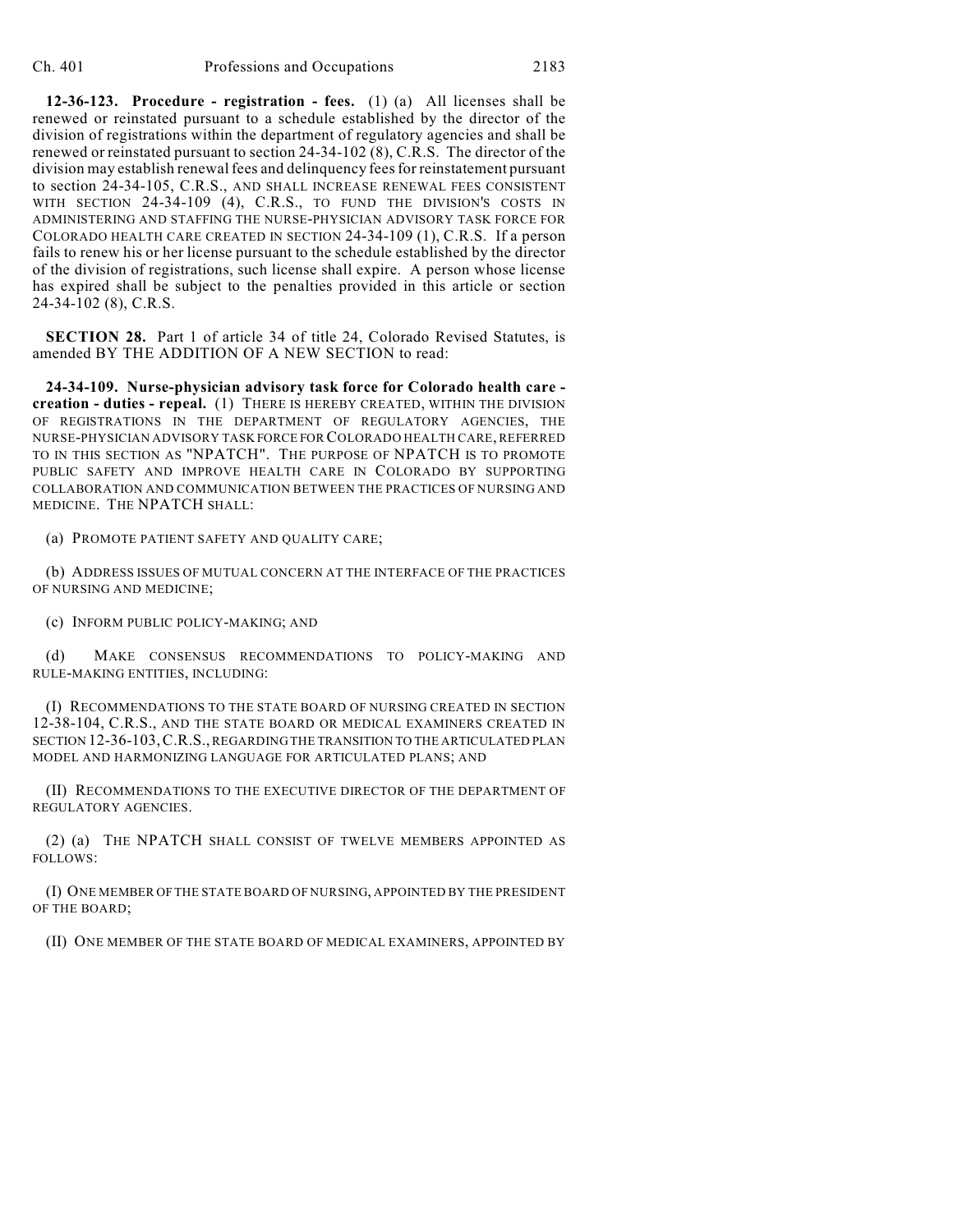THE PRESIDENT OF THE BOARD;

(III) TEN MEMBERS APPOINTED BY THE GOVERNOR AS FOLLOWS:

(A) THREE MEMBERS RECOMMENDED BY AND REPRESENTING A STATEWIDE PROFESSIONAL NURSING ORGANIZATION;

(B) THREE MEMBERS RECOMMENDED BY AND REPRESENTING A STATEWIDE PHYSICIANS' ORGANIZATION;

(C) ONE MEMBER REPRESENTING THE NURSING COMMUNITY WHO MAY OR MAY NOT BE A MEMBER OF A STATEWIDE PROFESSIONAL NURSING ORGANIZATION;

(D) ONE MEMBER REPRESENTING THE PHYSICIAN COMMUNITY WHO MAY OR MAY NOT BE A MEMBER OF A STATEWIDE PHYSICIANS' ORGANIZATION; AND

(E) TWO MEMBERS REPRESENTING CONSUMERS.

(b) THE MEMBERS OF THE NPATCH SHALL SERVE ON A VOLUNTARY BASIS WITHOUT COMPENSATION AND SHALL SERVE THREE-YEAR TERMS; EXCEPT THAT, IN ORDER TO ENSURE STAGGERED TERMS OF OFFICE, FOUR OF THE INITIAL APPOINTEES SHALL SERVE INITIAL ONE-YEAR TERMS AND FOUR OF THE INITIAL APPOINTEES SHALL SERVE INITIAL TWO-YEAR TERMS.

(3) (a) EXCEPT AS PROVIDED IN PARAGRAPH (b) OF THIS SUBSECTION (3), THE NPATCH MAY DEVELOP ITS OWN BYLAWS AND PROCEDURES TO GOVERN ITS OPERATIONS.

(b) A RECOMMENDATION OF THE NPATCH REQUIRES THE CONSENSUS OF THE MEMBERS OF THE TASK FORCE. FOR PURPOSES OF THIS SECTION, "CONSENSUS" MEANS AN AGREEMENT, DECISION, OR RECOMMENDATION THAT ALL MEMBERS OF THE TASK FORCE CAN ACTIVELY SUPPORT AND THAT NO MEMBER ACTIVELY OPPOSES.

(4) THE DIVISION OF REGISTRATIONS SHALL STAFF THE NPATCH. THE DIVISION'S COSTS FOR ADMINISTERING AND STAFFING THE NPATCH SHALL BE FUNDED BY AN INCREASE IN FEES FOR PROFESSIONAL AND ADVANCED PRACTICE NURSING AND MEDICAL LICENSE RENEWAL FEES, AS AUTHORIZED IN SECTIONS  $12-38-108(1)$  (b) (I) AND 12-36-123, C.R.S., WITH FIFTY PERCENT OF THE FUNDING DERIVED FROM THE PHYSICIAN LICENSE RENEWAL FEES AND FIFTY PERCENT DERIVED FROM THE PROFESSIONAL AND ADVANCED PRACTICE NURSING FEES.

(5) THE NPATCH SHALL PRIORITIZE CONSIDERATION OF AND MAKE RECOMMENDATIONS ON THE FOLLOWING TOPICS:

(a) FACILITATING A SMOOTH TRANSITION TO THE ARTICULATED PLAN MODEL, AS DESCRIBED IN SECTIONS 12-38-111.6 (4.5) AND 12-36-106.4, C.R.S.;

(b) THE FRAMEWORK FOR ARTICULATED PLANS, INCLUDING CREATION OF SAMPLE PLANS;

(c) QUALITY ASSURANCE MECHANISMS FOR ALL MEDICATION PRESCRIBERS;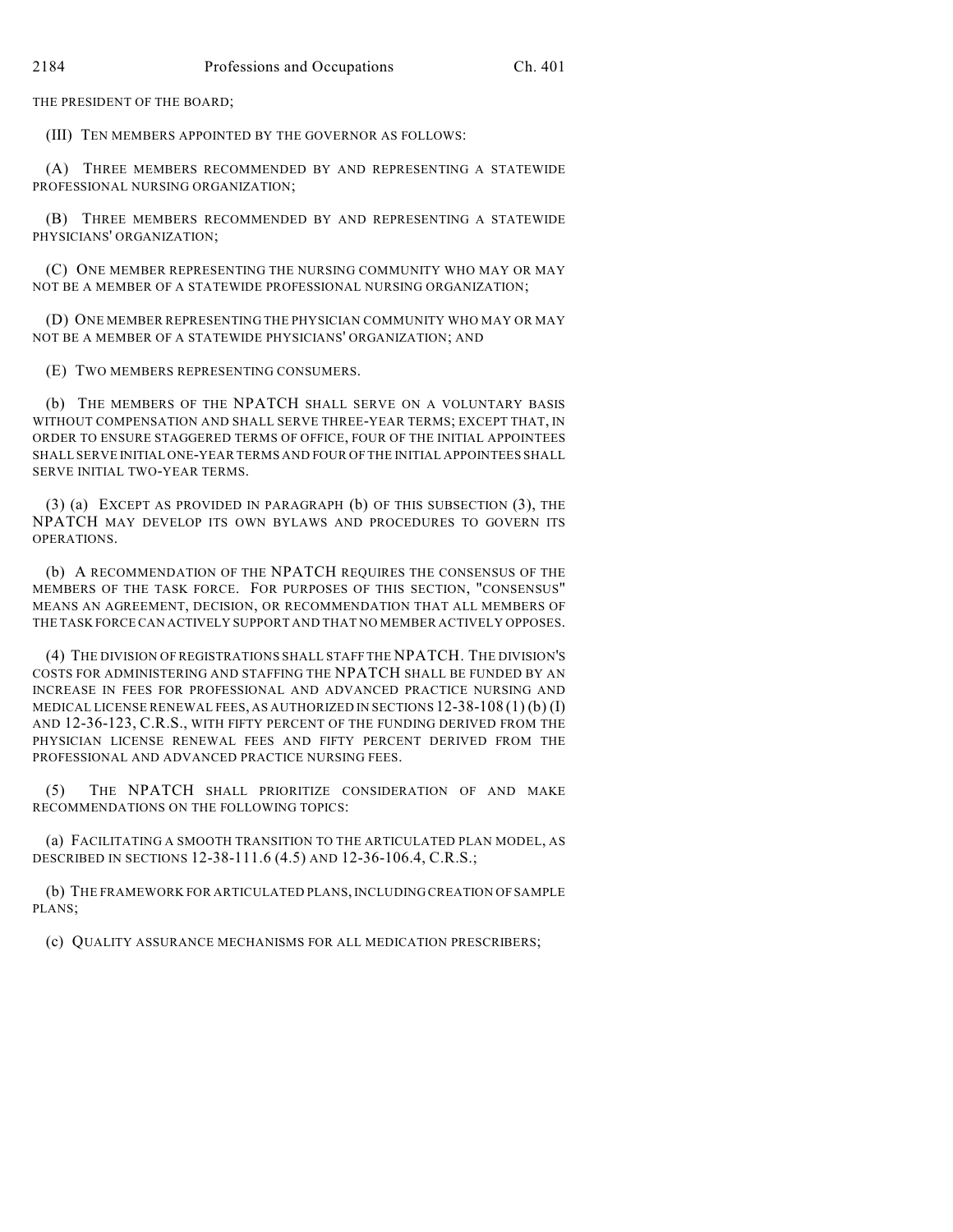(d) EVIDENCE-BASED GUIDELINES;

(e) DECISION SUPPORT TOOLS;

(f) SAFE PRESCRIBING METRICS FOR ALL MEDICATION PRESCRIBERS;

(g) METHODS TO FOSTER EFFECTIVE COMMUNICATION BETWEEN HEALTH PROFESSIONS;

(h) HEALTH CARE DELIVERY SYSTEM INTEGRATION AND RELATED IMPROVEMENTS;

(i) PHYSICIAN STANDARDS, PROCESS, AND METRICS TO ENSURE APPROPRIATE CONSULTATION, COLLABORATION, AND REFERRAL REGARDING ADVANCED PRACTICE NURSE PRESCRIPTIVE AUTHORITY; AND

(j) PRESCRIBING ISSUES REGARDING PROVIDERS OTHER THAN PHYSICIANS AND ADVANCED PRACTICE NURSES.

(6) (a) THE NPATCH SHALL MAKE RECOMMENDATIONS TO THE STATE BOARD OF NURSING AND THE STATE BOARD OF MEDICAL EXAMINERS TO ASSIST THE BOARDS IN THE DEVELOPMENT OF INDEPENDENT RULES, CONSISTENT WITH SECTIONS 12-38-111.6 (4.5) AND 12-36-106.4, C.R.S., REGARDING PRESCRIPTIVE AUTHORITY OF ADVANCED PRACTICE NURSES, ARTICULATED PLANS, AND THE CONSULTATION OR COLLABORATION BETWEEN ADVANCED PRACTICE NURSES AND PHYSICIANS.

(b) THE NPATCH SHALL MAKE RECOMMENDATIONS, OTHER THAN THOSE DESCRIBED IN PARAGRAPH (a) OF THIS SUBSECTION (6), TO THE EXECUTIVE DIRECTOR OF THE DEPARTMENT OF REGULATORY AGENCIES.

(7) THIS SECTION IS REPEALED, EFFECTIVE JULY 1, 2014. PRIOR TO SUCH REPEAL, THE FUNCTIONS OF THE NPATCH SHALL BE REVIEWED AS PROVIDED IN SECTION 2-3-1203, C.R.S.

**SECTION 29.** 2-3-1203 (3) (aa), Colorado Revised Statutes, is amended BY THE ADDITION OF A NEW SUBPARAGRAPH to read:

**2-3-1203. Sunset review of advisory committees.** (3) The following dates are the dates for which the statutory authorization for the designated advisory committees is scheduled for repeal:

(aa) July 1, 2014:

(V) THE NURSE-PHYSICIAN ADVISORY TASK FORCE FOR COLORADO HEALTH CARE, CREATED IN SECTION 24-34-109, C.R.S.;

**SECTION 30. Repeal.** Part 2 of article 38 of title 12, Colorado Revised Statutes, is repealed.

**SECTION 31.** Part 1 of article 38 of title 12, Colorado Revised Statutes, is amended BY THE ADDITION OF A NEW SECTION to read: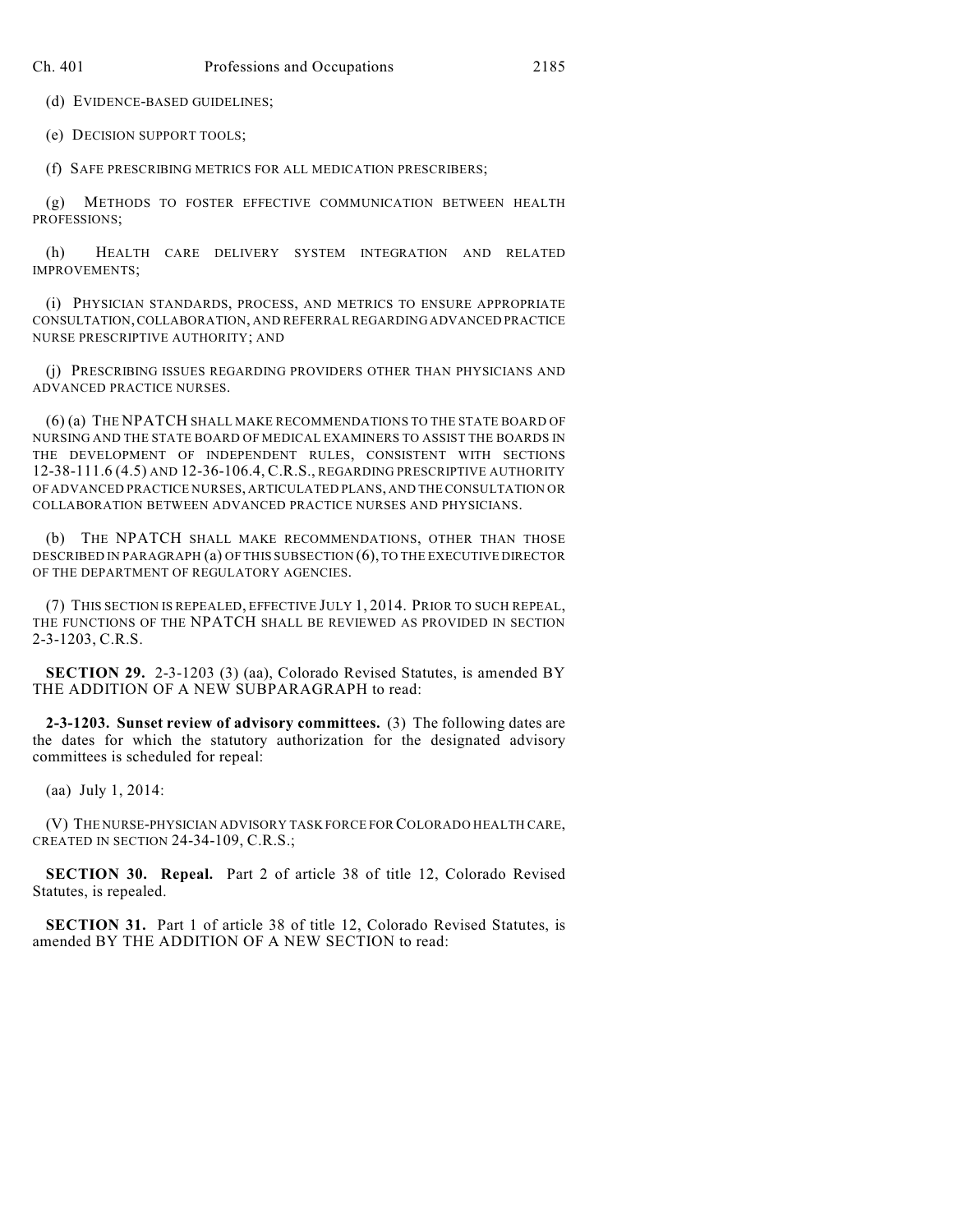**12-38-111.8. Professional liability insurance required - advanced practice nurses in independent practice - rules.** (1) IT IS UNLAWFUL FOR ANY ADVANCED PRACTICE NURSE ENGAGED IN AN INDEPENDENT PRACTICE OF PROFESSIONAL NURSING TO PRACTICE WITHIN THE STATE OF COLORADO UNLESS THE ADVANCED PRACTICE NURSE PURCHASES AND MAINTAINS OR IS COVERED BY PROFESSIONAL LIABILITY INSURANCE IN AN AMOUNT NOT LESS THAN FIVE HUNDRED THOUSAND DOLLARS PER CLAIM WITH AN AGGREGATE LIABILITY FOR ALL CLAIMS DURING THE YEAR OF ONE MILLION FIVE HUNDRED THOUSAND DOLLARS.

(2) PROFESSIONAL LIABILITY INSURANCE REQUIRED BY THIS SECTION SHALL COVER ALL ACTS WITHIN THE SCOPE OF PRACTICE OF AN ADVANCED PRACTICE NURSE AS DEFINED IN THIS PART 1.

(3) NOTWITHSTANDING THE REQUIREMENTS OF SUBSECTION (1) OF THIS SECTION, THE BOARD, BY RULE, MAY EXEMPT OR ESTABLISH LESSER LIABILITY INSURANCE REQUIREMENTS FOR ADVANCED PRACTICE NURSES.

(4) NOTHING IN THIS SECTION SHALL BE CONSTRUED TO CONFER LIABILITY ON AN EMPLOYER FOR THE ACTS OF AN ADVANCED PRACTICE NURSE THAT ARE OUTSIDE THE SCOPE OF EMPLOYMENT OR TO NEGATE THE APPLICABILITY OF THE "COLORADO GOVERNMENTAL IMMUNITY ACT", ARTICLE 10 OF TITLE 24, C.R.S.

**SECTION 32.** 12-38-117 (1), Colorado Revised Statutes, is amended BY THE ADDITION OF A NEW PARAGRAPH to read:

**12-38-117. Grounds for discipline.** (1) "Grounds for discipline", as used in this article, means any action by any person who:

(aa) FAILS TO MAINTAIN PROFESSIONAL LIABILITY INSURANCE IN ACCORDANCE WITH SECTION 12-38-111.8.

**SECTION 33.** 25-1-311 (1), (3), and (10), Colorado Revised Statutes, as they will become effective July 1, 2009, are amended to read:

**25-1-311. Involuntary commitment of alcoholics.** (1) A person may be committed to the custody of the division by the court upon the petition of the person's spouse or guardian, a relative, a physician, an advanced practice nurse, the administrator in charge of any approved treatment facility, or any other responsible person. The petition shall allege that the person is an alcoholic and that the person has threatened or attempted to inflict or inflicted physical harm on himself or herself or on another and that unless committed the person is likely to inflict physical harm on himself or herself or on another or that the person is incapacitated by alcohol. A refusal to undergo treatment does not constitute evidence of lack of judgment as to the need for treatment. The petition shall be accompanied by a certificate of a licensed physician or advanced practice nurse who has examined the person within two days before submission of the petition, unless the person whose commitment is sought has refused to submit to a medical examination, in which case the fact of refusal shall be alleged in the petition. The certificate shall set forth the physician's or advanced practice nurse's findings in support of the allegations of the petition.

(3) At the hearing the court shall hear all relevant testimony, including, if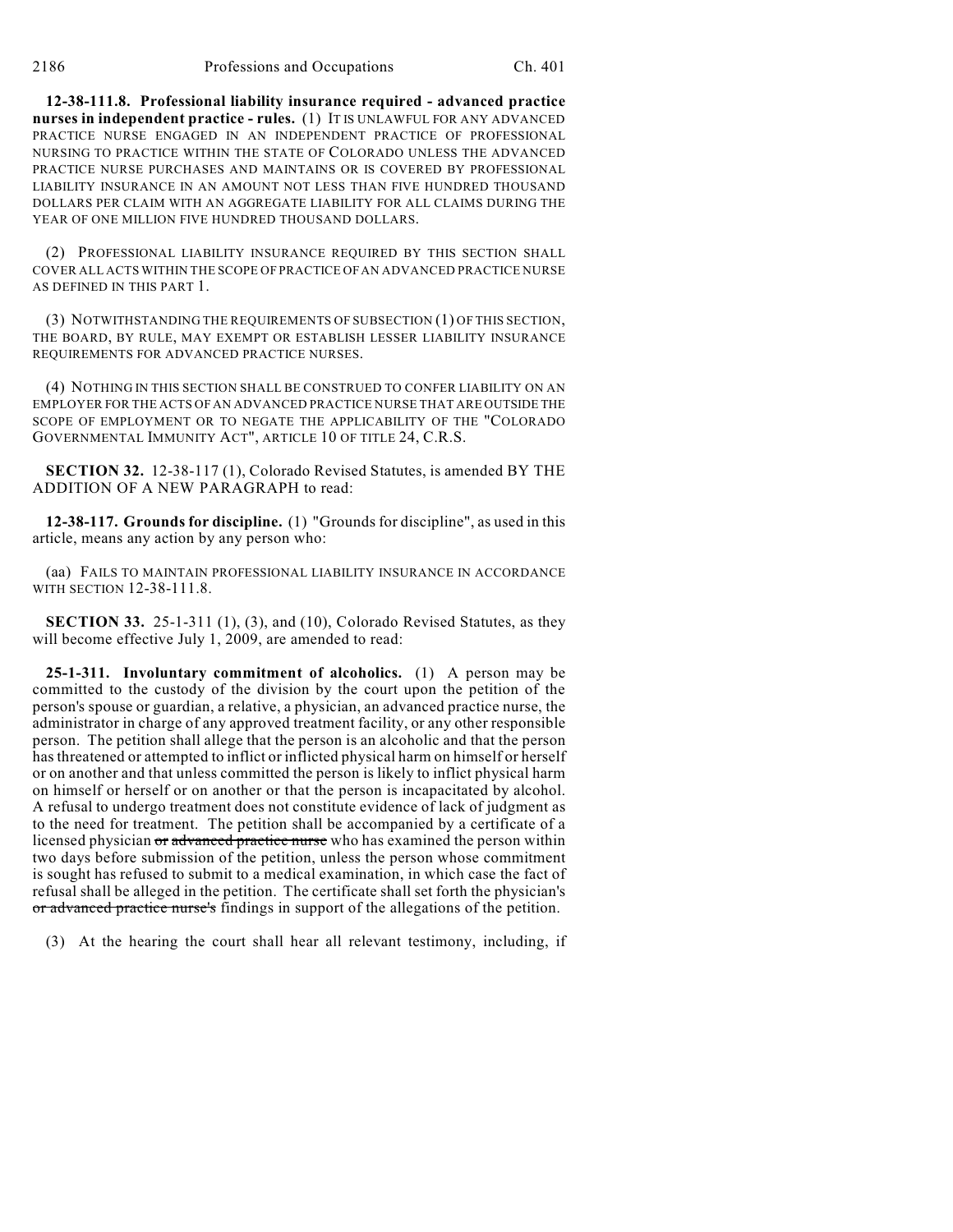possible, the testimony of at least one licensed physician who has examined the person whose commitment is sought. The person shall be present unless the court believes that the person's presence is likely to be injurious to the person; in this event, the court shall appoint a guardian ad litem to represent the person throughout the proceeding. If the person has refused to be examined by a licensed physician, or advanced practice nurse he or she shall be given an opportunity to be examined by a court-appointed licensed physician. or advanced practice nurse. If the person refuses and there is sufficient evidence to believe that the allegations of the petition are true or if the court believes that more medical evidence is necessary, the court may commit the person to a licensed hospital for a period of not more than five days for a diagnostic examination. In such event, the court shall schedule a further hearing for final determination of commitment, in no event later than five days after the first hearing.

(10) The court shall inform the person whose commitment or recommitment is sought of his or her right to contest the application, to be represented by counsel at every stage of any proceedings relating to the person's commitment and recommitment, and to have counsel appointed by the court or provided by the court if he or she wants the assistance of counsel and is unable to obtain counsel. If the court believes that the person needs the assistance of counsel, the court shall require, by appointment if necessary, counsel for the person regardless of his or her wishes. The person whose commitment or recommitment is sought shall be informed of his or her right to be examined by a licensed physician of the person's choice. If the person is unable to obtain a licensed physician and requests examination by a physician, or advanced practice nurse, the court shall employ a licensed physician. or advanced practice nurse.

**SECTION 34.** 25-1-1107 (1), (3), and (11), Colorado Revised Statutes, as they will become effective July 1, 2009, are amended to read:

**25-1-1107. Involuntary commitment of drug abusers.** (1) A person may be committed to the custody of the division by the court upon the petition of the person's spouse or guardian, a relative, a physician, an advanced practice nurse, the administrator in charge of any approved treatment facility, or any other responsible person. The petition shall allege that the person is a drug abuser and that the person has threatened or attempted to inflict or inflicted physical harm on himself or herself or on another and that unless committed the person is likely to inflict physical harm on himself or herself or on another or that the person is incapacitated by drugs. A refusal to undergo treatment does not constitute evidence of lack of judgment as to the need for treatment. The petition shall be accompanied by a certificate of a licensed physician or advanced practice nurse who has examined the person within ten days before submission of the petition, unless the person whose commitment is sought has refused to submit to a medical examination or an examination cannot be made of such person due to the person's condition. The certificate shall set forth the physician's or advanced practice nurse's findings in support of the allegations of the petition.

(3) At the hearing the court shall hear all relevant testimony, including, if possible, the testimony of at least one licensed physician or advanced practice nurse who has examined the person whose commitment is sought. The person shall be present unless the court believes that the person's presence is likely to be injurious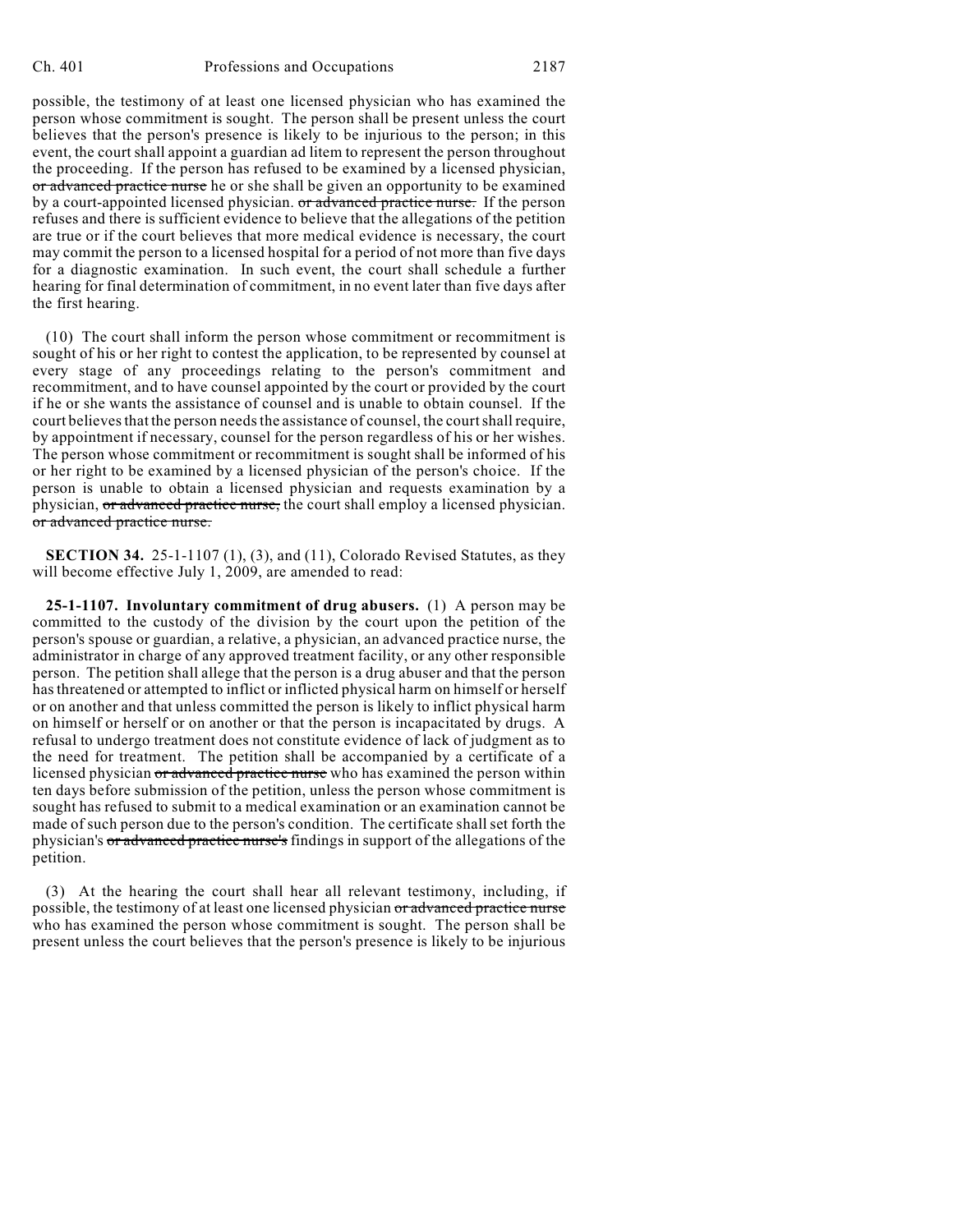to the person; in this event, the court shall appoint a guardian ad litem to represent the person throughout the proceeding. If the person has refused to be examined by a licensed physician, or advanced practice nurse, he or she shall be given an opportunity to be examined by a court-appointed licensed physician. or advanced practice nurse. If the person refuses and there is sufficient evidence to believe that the allegations of the petition are true or if the court believes that more medical evidence is necessary, the court may commit the person to a licensed hospital or an approved public or private treatment facility for a period of not more than five days for a diagnostic examination. In such event, the court shall schedule a further hearing for final determination of commitment, in no event later than five days after the first hearing.

(11) The court shall inform the person whose commitment or recommitment is sought of his or her right to contest the application, to be represented by counsel at every stage of any proceedings relating to the person's commitment and recommitment, and to have counsel appointed by the court or provided by the court if the person wants the assistance of counsel and is unable to obtain counsel. If the court believes that the person needs the assistance of counsel, the court shall require, by appointment if necessary, counsel for the person regardless of the person's wishes. The person whose commitment or recommitment is sought shall be informed of his or her right to be examined by a licensed physician or advanced practice nurse of the person's choice. If the person is unable to obtain a licensed physician or advanced practice nurse and requests examination by a physician, or advanced practice nurse, the court shall employ a licensed physician. or advanced practice nurse.

**SECTION 35.** 25-1-304, Colorado Revised Statutes, is amended BY THE ADDITION OF A NEW SUBSECTION to read:

**25-1-304. Duties of division - review - repeal.** (2) (a) THE DIVISION SHALL CONDUCT A REVIEW OF THE INVOLUNTARY COMMITMENT PROCESS, INCLUDING QUALIFICATIONS OF HEALTH CARE PROVIDERS INVOLVED IN THE PROCESS AND ANY OTHER ISSUES THE DIVISION DEEMS APPROPRIATE THAT ARE RELATED TO INVOLUNTARY COMMITMENTS MADE PURSUANT TO SECTIONS 25-1-311 AND 25-1-1107. THE DIVISION SHALL CONSULT WITH INTERESTED PARTIES IN CONDUCTING THE REVIEW. ON OR BEFORE JANUARY 15, 2010, THE DIVISION SHALL PROVIDE A REPORT DETAILING THE FINDINGS AND ANY LEGISLATIVE RECOMMENDATIONS OF THE REVIEW TO THE HEALTH AND HUMAN SERVICE COMMITTEES OF THE SENATE AND THE HOUSE OF REPRESENTATIVES, OR ANY SUCCESSOR COMMITTEES.

(b) THIS SUBSECTION (2) IS REPEALED, EFFECTIVE MARCH 1, 2010.

**SECTION 36. Appropriation.** (1) In addition to any other appropriation, there is hereby appropriated, out of any moneys in the division of registrations cash fund created in section 24-34-105 (2) (b) (I), Colorado Revised Statutes, not otherwise appropriated, to the department of regulatory agencies, for allocation to the division of registrations, for the continuation of the state board of nursing, for the fiscal year beginning July 1, 2009, the sum of two hundred fifty-nine thousand eight hundred eighty-one dollars (\$259,881) cash funds and 2.7 FTE, or so much thereof as may be necessary, for the implementation of this act.